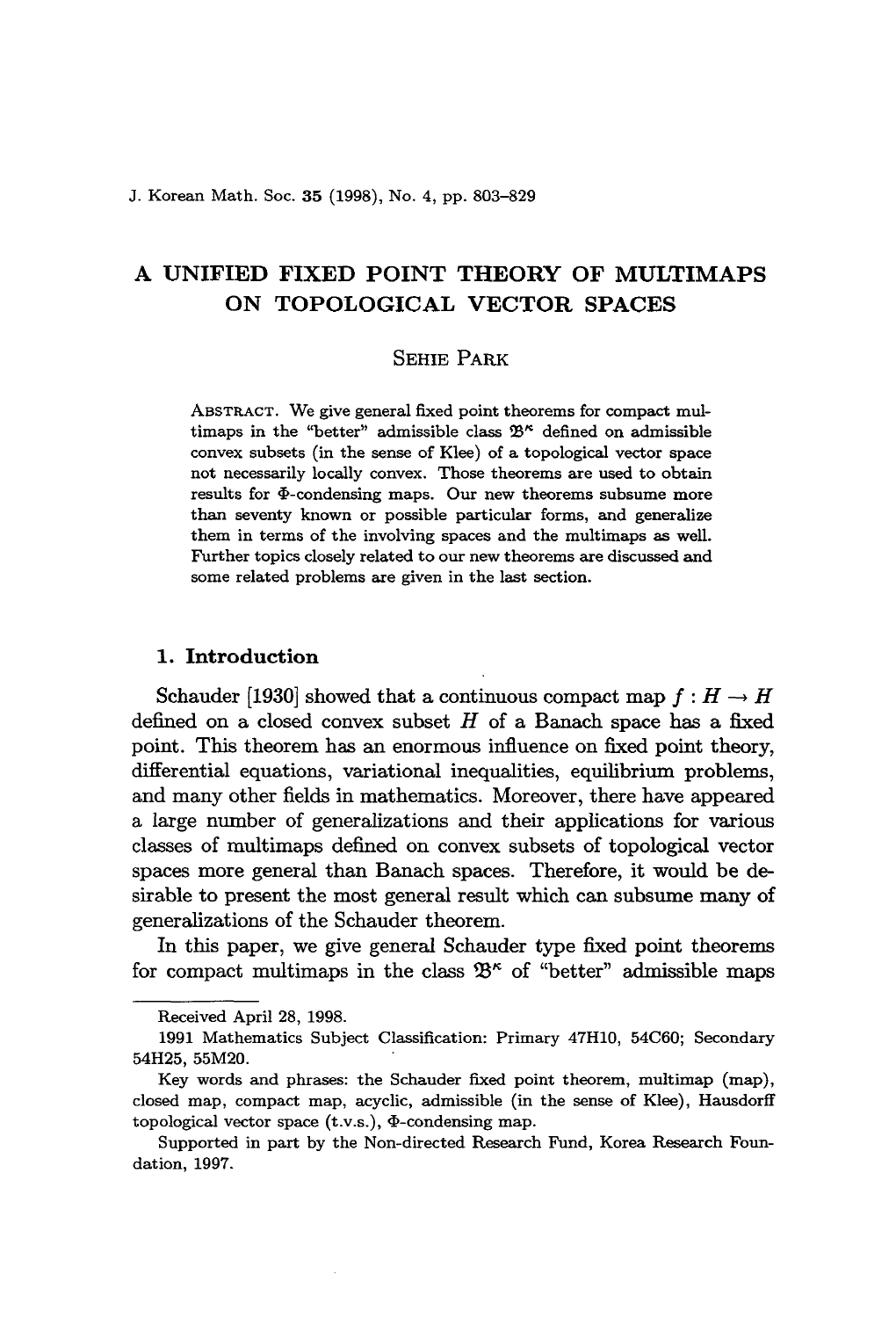(see Park [1997b,d]) defined on admissible convex subsets (in the sense of Klee [1960]) of a topological vector space which is not necessarily locally convex. Moreover, we also obtain new fixed point theorems for condensing multimaps in "better" admissible classes. Our new theorems subsume more than seventy known or possible particular forms, and generalize them in terms of the involving spaces and the multimaps as well.

In Section 2, we introduce the concept of admissible subsets of a topological vector space in the sense of Klee [1960] and "better" admissible classes  $\mathfrak{B}, \mathfrak{B}^{\sigma}$ , and  $\mathfrak{B}^{\kappa}$  of multimaps.

Section 3 deals with our new fixed point theorems for compact maps in these classes and their history. In fact, we list more than sixty papers in chronological order, from which we can deduce particular forms of our theorems,

In Section 4, we obtain new fixed point theorems for condensing maps in "better" admissible classes, and show that our new results subsume many of known theorems.

Section 5 deals with some further comments and remarks related to our new results and the Schauder conjecture. Some related problems are raised.

A part of this paper has appeared in the announcement of Park [1997d].

# 2. Better admissible classes of multimaps

A *multimap* or *map*  $T: X \to Y$  is a function from X into the power set of *Y* with nonempty values, and  $x \in T^-(y)$  if and only if  $y \in T(x)$ .

For topological spaces X and Y, a map  $T: X \to Y$  is said to be *closed* if its graph  $Gr(T) = \{(x, y) : x \in X, y \in T(x)\}\)$  is closed in  $X \times Y$ , and *compact* if the closure  $\overline{T(X)}$  of its range  $T(X)$  is compact in *Y.*

A map  $T: X \longrightarrow Y$  is said to be *upper semicontinuous* (u.s.c.) if for each closed set  $B \subset Y$ , the set  $T^{-}(B) = \{x \in X : T(x) \cap B \neq \emptyset\}$  is a closed subset of X; *lower semicontinuous* (l.s.c.) if for each open set  $B \subset Y$ , the set  $T^{-}(B)$  is open; and *continuous* if it is u.s.c. and l.s.c. Note that every u.s.c. map  $T : X \rightarrow Y$  with closed values is closed and that its converse is true whenever *Y* is compact.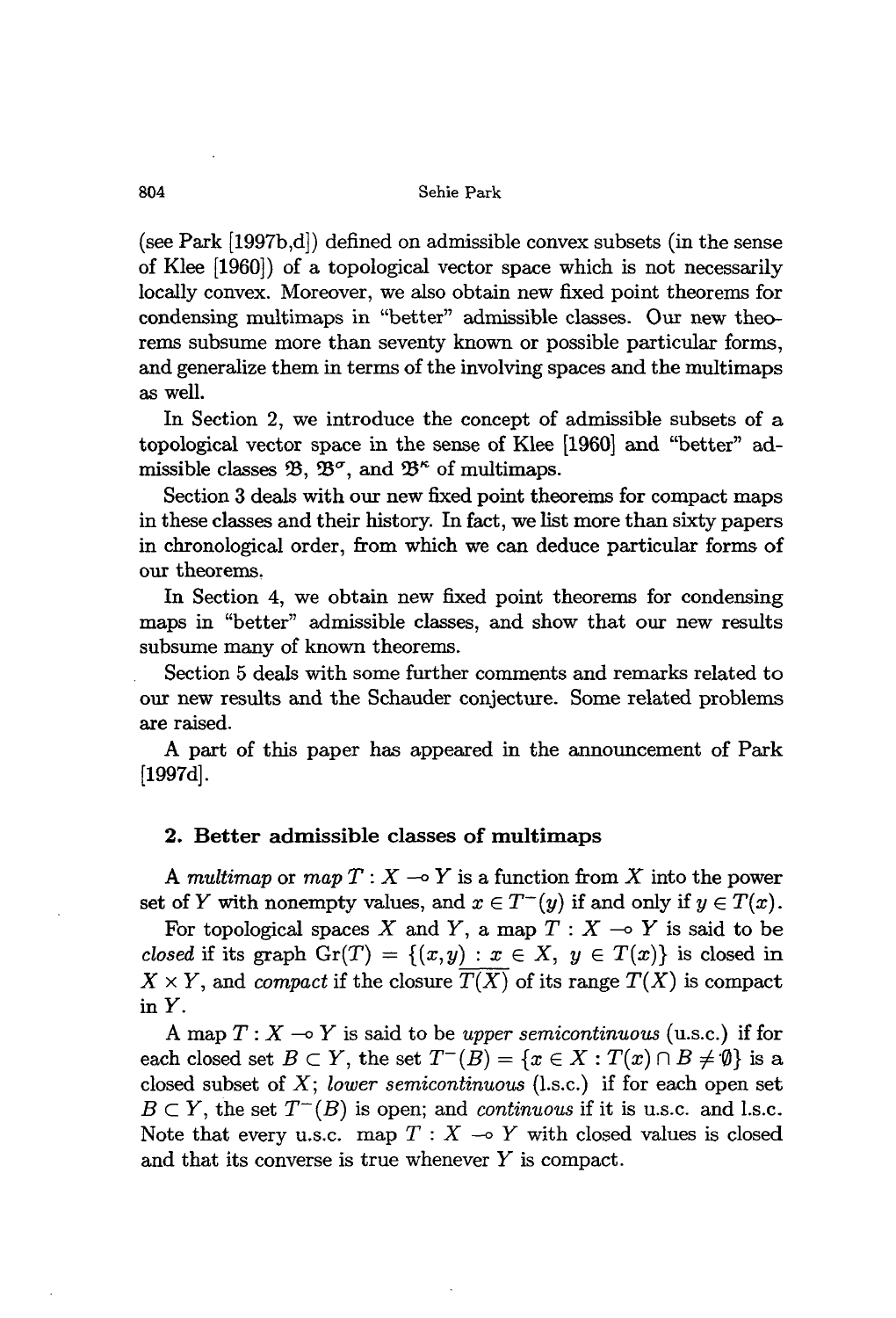Recall that a nonempty topological space is *acyclic* if all of its reduced Cech homology groups over rationals vanish. Note that any convex or star-shaped subset of a topological vector space is contractible, and that any contractible space is acyclic. A map  $T : X \longrightarrow Y$  is said to be *acvclic* if it is u.s.c. with compact acyclic values.

Throughout this paper, t.v.s. means Hausdorff topological vector spaces, and co denotes the convex hull.

A nonempty subset X of a t.v.s. *E* is said to be *admissible* (in the sense of Klee [1960)) provided that, for every compact subset *K* of X and every neighborhood V of the origin 0 of  $E$ , there exists a continuous map  $h: K \to X$  such that  $x - h(x) \in V$  for all  $x \in K$  and  $h(K)$  is contained in a finite dimensional subspace L of E.

Note that every nonempty convex subset of a locally convex t.v.s. is admissible; see Nagumo [1950]. Other examples of admissible t.v.s. are  $l^p$ ,  $L^p$ , the Hardy spaces  $H^p$  for  $0 < p < 1$ , the space  $S(0,1)$  of equivalence classes of measurable functions on [0, 1], certain Orlicz spaces, ultrabarrelled t.v.s. admitting Schauder basis, and others. Moreover, any locally convex subset of an  $F$ -normable t.v.s. is admissible and that every compact convex locally convex subset of a t.v.s. is admissible. Note that an example of a nonadmissible nonconvex compact subset of the Hilbert space  $l^2$  is known. For details, see Hadžić [1984], Weber [1992a,b], and references therein.

Let X be a nonempty convex subset of a t.v.s. *E* and Y a topological space. A *polytope*  $P$  in  $X$  is any convex hull of a nonempty finite subset of  $X$ ; or a nonempty compact convex subset of X contained in a finite dimensional subspace of E.

An *admissible* class  $\mathfrak{A}_{c}^{\kappa}(X, Y)$  of maps  $T : X \to Y$  is a class such that, for each  $T$  and each compact subset  $K$  of  $X$ , there exists a map  $\Gamma \in \mathfrak{A}_{c}(K,Y)$  satisfying  $\Gamma(x) \subset T(x)$  for all  $x \in K$ ; where  $\mathfrak{A}_{c}$  consists of finite compositions of maps in  $$\mathfrak{A}$ , and  $\mathfrak{A}$  is a class of maps satisfying$ the following properties:

- (i)  $\mathfrak A$  contains the class  $\mathbb C$  of (single-valued) continuous functions;
- (ii) each  $F \in \mathfrak{A}_c$  is u.s.c. and compact-valued; and
- (iii) for any polytope P, each  $F \in \mathfrak{A}_c(P, P)$  has a fixed point, where the intermediate spaces are suitably chosen.

We define the "better" *admissible* class  $\mathfrak{B}$  of multimaps defined on  $X$  as follows: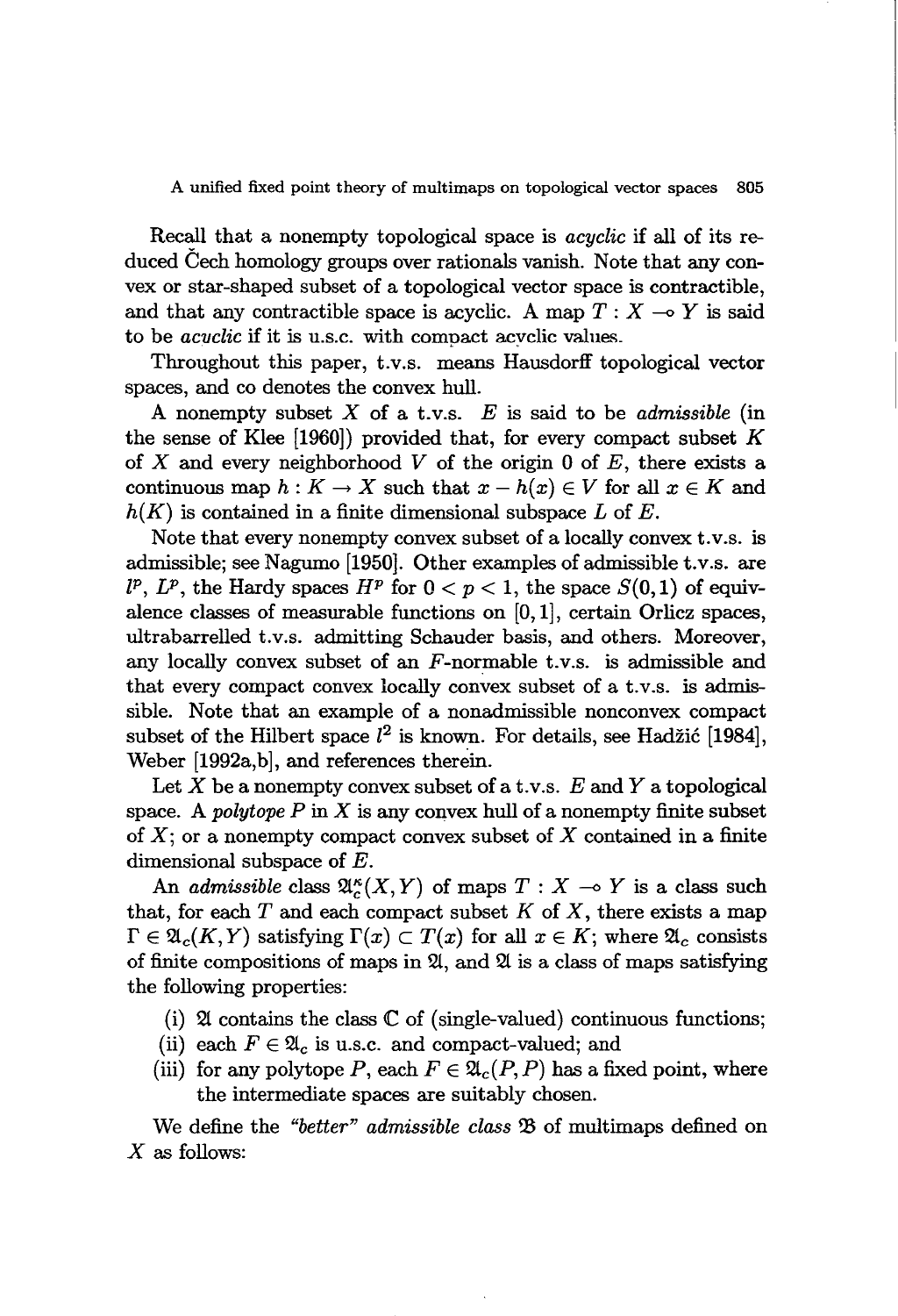$F \in \mathfrak{B}(X, Y) \Longleftrightarrow F: X \multimap Y$  is a map such that for any polytope P in X and any continuous function  $f : F(P) \to P$ , the composition  $f(F|_P)$ :  $P \to P$  has a fixed point.

Subclasses of  $\mathfrak B$  are classes of continuous functions  $\mathbb C$ , the Kakutani maps  $\mathbb{K}$  (with convex values and codomains are convex spaces), the Aronszajn maps M (with  $R_{\delta}$  values), the acyclic maps V (with acyclic values), the Powers maps  $V_c$  (finite compositions of acyclic maps), the O'Neill maps  $N$  (continuous with values of one or m acyclic components, where m is fixed), the approachable maps  $\mathbb A$  (whose domains and codomains are subsets of t.v.s.), admissible maps of G6rniewicz [1976],  $\sigma$ -selectionable maps of Haddad and Lasry [1983], permissible maps of Dzedzej. [1985], the class  $\mathbb{K}_{c}^{+}$  of Lassonde [1991], the class  $\mathbb{V}_{c}^{+}$ of Park *et al.* [1994], and approximable maps of Ben-El-Mechaiekh and Idzik [1994], and many others. Those subclasses are all examples of the admissible class  $\mathfrak{A}_{c}^{\kappa}$ ; see Park [1993a,b], Park and Kim [1993]. Some examples of maps in  $\mathfrak{B}$  not belonging to  $\mathfrak{A}_{c}^{\kappa}$  were given recently in Park [1997c].

We define another classes related to  $\mathfrak{B}(X, Y)$  as follows:

 $F \in \mathfrak{B}^{\sigma}(X, Y) \iff F: X \to Y$  is a map such that for any  $\sigma$ compact convex subset *K* of *X*, there is a closed map  $\Gamma \in \mathfrak{B}(K, Y)$ such that  $\Gamma(x) \subset F(x)$  for each  $x \in K$ .

 $F \in \mathfrak{B}^{\kappa}(X, Y) \Longleftrightarrow F: X \longrightarrow Y$  is a map such that for any compact convex subset K of X, there is a closed map  $\Gamma \in \mathfrak{B}(K, Y)$  such that  $\Gamma(x) \subset F(x)$  for each  $x \in K$ .

Note that the classes  $\mathbb{K}_c^{\sigma}$ ,  $\mathbb{V}_c^{\sigma}$ , and  $\mathfrak{A}_c^{\sigma}$  are examples of  $\mathfrak{B}^{\sigma}$  and that  $\mathfrak{A}_{c}^{\kappa} \subset \mathfrak{B}_{c}^{\kappa}$ ; see Park [1993a,b, 1997b,d].

It is clear that  $\mathfrak{B}^{\sigma} \subset \mathfrak{B}^{\kappa}$  and any subclass of  $\mathfrak{B}$  or  $\mathfrak{B}^{\kappa}$  will be called a "better" admissible class.

## 3. New fixed point theorems for compact multimaps

The following is our new fixed point theorem for compact better admissible maps:

THEOREM 1. *Let E be* a *t. v.s. and X* an *admissible convex subset* of *E*. Then any compact map  $F \in \mathfrak{B}^{\kappa}(X,X)$  has a fixed point.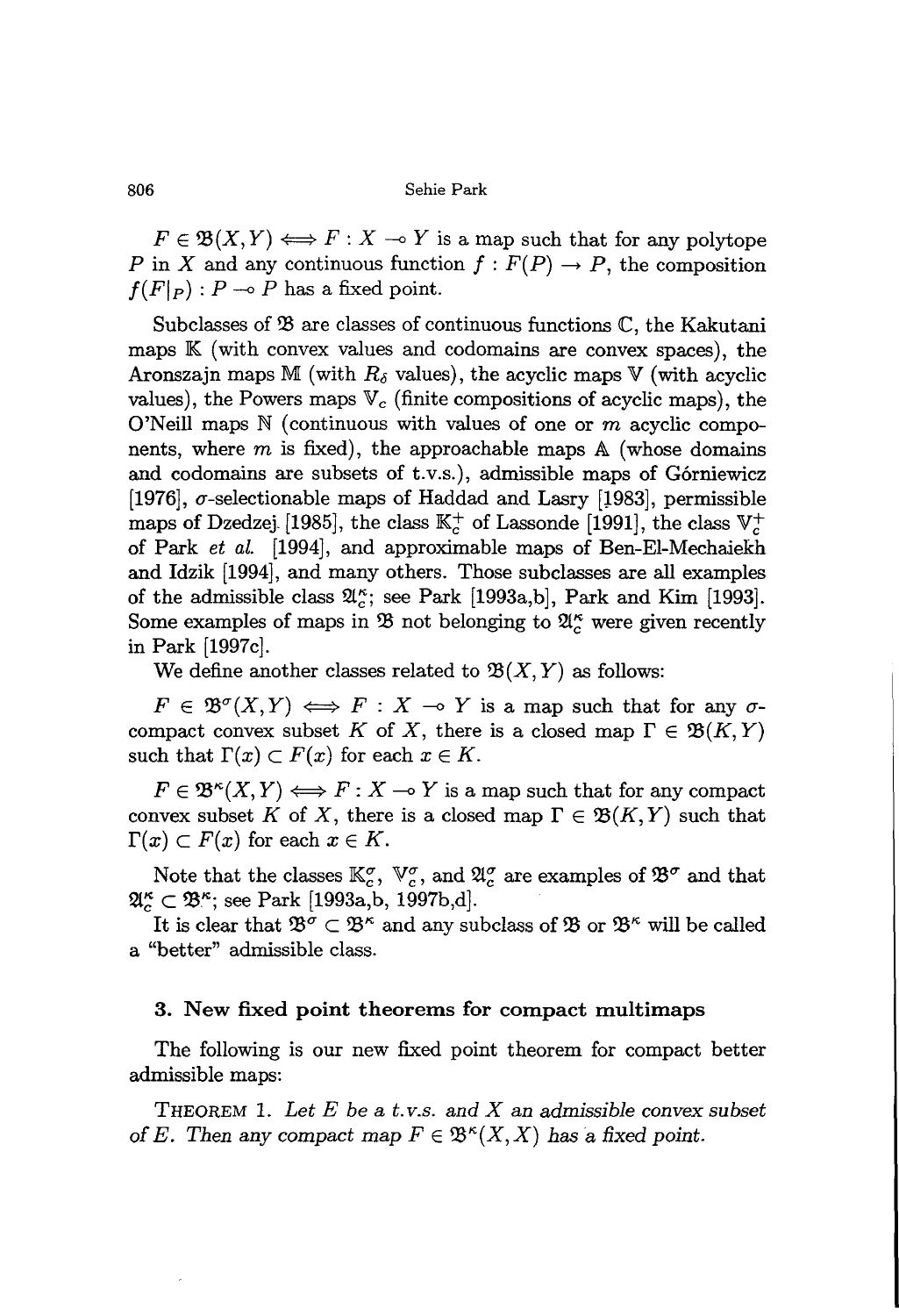*Proof.* Let  $V$  be a fundamental system of neighborhoods of the origin 0 of E and  $V \in \mathcal{V}$ . Since  $F(X)$  is a compact subset of the admissible subset X, there exist a continuous map  $h : \overline{F(X)} \to X$  and a finite dimensional subspace *L* of *E* such that  $x - h(x) \in V$  for all  $x \in \overline{F(X)}$ and  $h(\overline{F(X)}) \subset L \cap X$ . Let  $M := h(\overline{F(X)})$ . Then  $M$  is a compact subset of *L* and hence  $K := \text{co } M$  is a compact convex subset of  $L \cap X$ . Note that  $h: \overline{F(X)} \to K$  and  $F|_K: K \to \overline{F(X)}$ . Since  $F \in \mathfrak{B}^k(X,X)$ and *K* is a compact convex subset of *X,* there exists a closed map  $\Gamma \in \mathfrak{B}(K, F(X))$  such that  $\Gamma(x) \subset F(x)$  for all  $x \in K$ . Then the composition  $h\Gamma : K \multimap K$  has a fixed point  $x_V \in (h\Gamma)(x_V)$  since K is a polytope. Let  $x_V = h(y_V)$  for some  $y_V \in \Gamma(x_V) \subset \overline{F(X)}$ . We have  $y_V - h(y_V) = y_V - x_V \in V$ . Since  $F(X)$  is compact, we may assume that  $y_V$  converges to some  $\hat{x}$ . Then  $x_V$  also converges to  $\hat{x}$  and hence  $\hat{x} \in K$ . Since the graph of  $\Gamma$  is closed in  $K \times \Gamma(K)$ , we have  $\hat{x} \in \Gamma(\hat{x}) \subset F(\hat{x})$ . This completes our proof.

It should be noted that, in Theorem 1, the admissibility of  $X$  can be replaced by that of  $F(X)$  without affecting its conclusion.

We have the following immediately:

COROLLARY 1.1. *Let E* be a *t. v.s.* and *X* an *admissible convex* subset of E. Then any closed compact map  $F \in \mathfrak{B}(X, X)$  has a fixed *point.*

*Proof.* Any closed map  $F \in \mathfrak{B}(X, X)$  belongs to  $\mathfrak{B}^{\kappa}(X, X)$ .  $\Box$ 

COROLLARY 1.2. *Let E* be a t.v.s. and *X* an *admissible convex subset of E*. Then any *compact* map  $F \in \mathfrak{B}^{\sigma}(X,X)$  has a fixed point.

In the remainder of this section, we list more than sixty papers in chronological order, from which we can deduce particular forms of Theorem 1. Some results are direct consequences of Theorem 1; and for some cases we can obviously obtain particular forms of Theorem 1 for a subclass of  $\mathfrak{B}^{\kappa}$  and a special type of t.v.s.

Poincaré [1883, 1884]: An *n*-dimensional version of the intermediate value theorem equivalent to Brouwer's theorem [1912].

Bohl [1904]: An equivalent form of Brouwer's theorem [1912].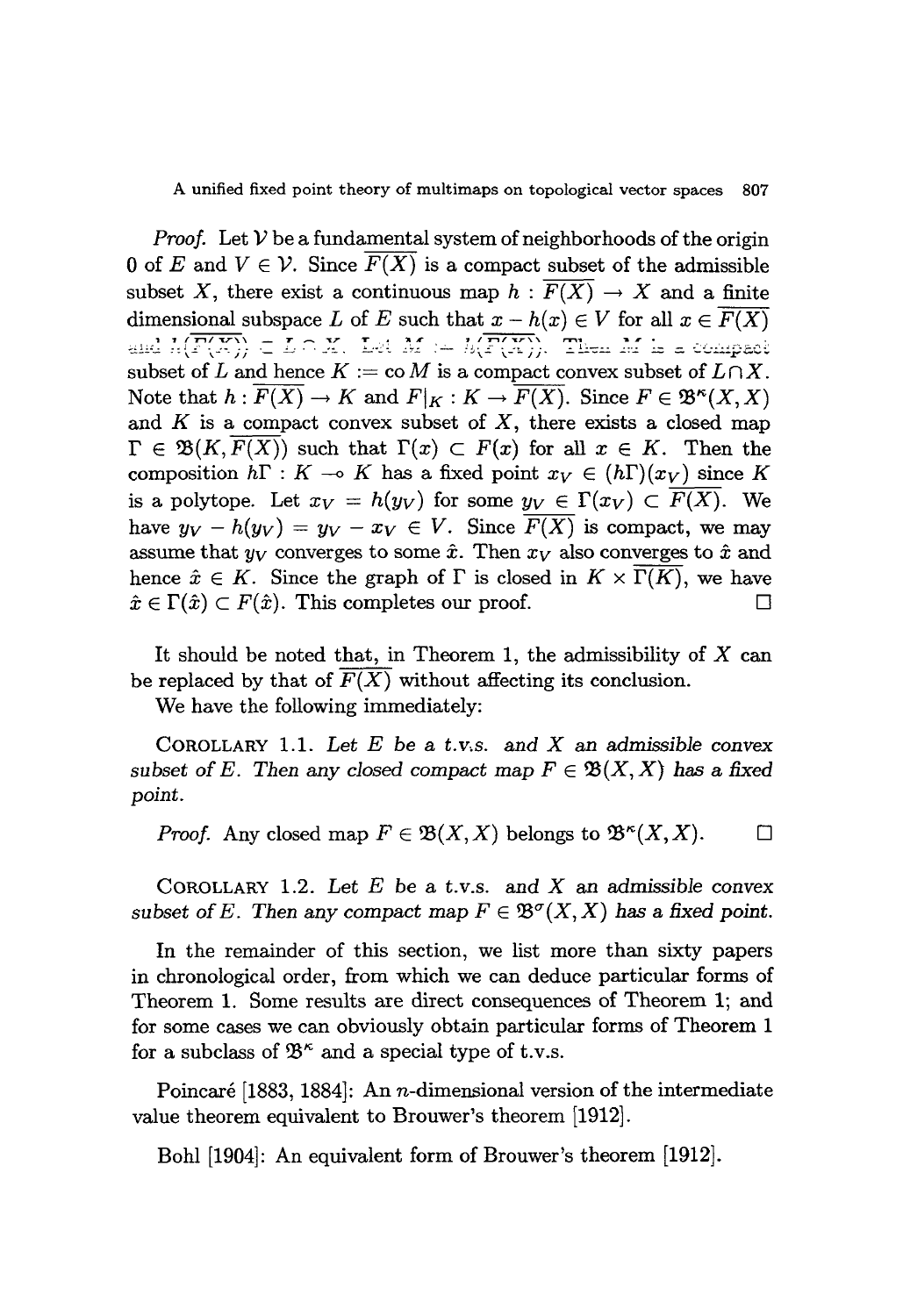Brouwer [1912]: Corollary 1.1 for an *n*-simplex  $X$  and the subclass  $\mathbb C$  of all continuous functions instead of  $\mathfrak B$ .

Alexander [1922]: Corollary 1.1 for the closed  $(n-1)$ -ball X and  $\mathfrak{B} =$  $\mathbb C$ . (This means that the author obtained his result for the subclass  $\mathbb C$ of  $\mathfrak{B}$ .)

Birkhoff and Kellogg [1922]: Fixed point theorems and invariant direction theorems for finite dimensional or function spaces  $\mathbb{C}([a, b])$ and  $L^2(a, b)$ . Applied to the classical existence theorems for differential and integral equations, linear and nonlinear.

Schauder [1927]: Corollary 1.1 for a compact convex subset  $X$  of a Banach space and  $\mathfrak{B} = \mathbb{C}$ . Applied to solutions of second order partial differential equations of hyperbolic type.

Schauder [1930]: Corollary 1.1 for a closed convex subset  $X$  of a Banach space and  $\mathfrak{B} = \mathbb{C}$ , and two more theorems. Note that in view of Corollary 1.1,  $X$  can be a mere convex subset of a normed vector space.

Tychonoff [1935]: Corollary 1.1 for a compact convex subset  $X$  of a locally convex t.v.s. and  $\mathfrak{B} = \mathbb{C}$ . Applied to solutions of systems of differential equations.

von Neumann [1937]: An equivalent form of Corollary 1.1 for a compact convex subset X of  $\mathbb{R}^m$  and  $\mathfrak{B} = \mathbb{K}_c$ . Applied to various problems of mathematical economics.

Krein and Smulian [1940]: Two extensions of Schauder's theorem for separable Banach spaces.

Miranda [1940]: An n-dimensional version of the intermediate value theorem equivalent to Brouwer's theorem [1912].

Kakutani [1941]: Corollary 1.1 for the case X is a simplex or a compact convex subset of a Euclidean space and  $\mathfrak{B} = \mathbb{K}$  the class of Kakutani maps; that is, u.s.c. `maps with compact convex values. Applied to simple proofs of von Neumann's intersection theorem [1937] and minimax theorem. Later, this result has been applied to numerous problems in various fields; see Park [1995b].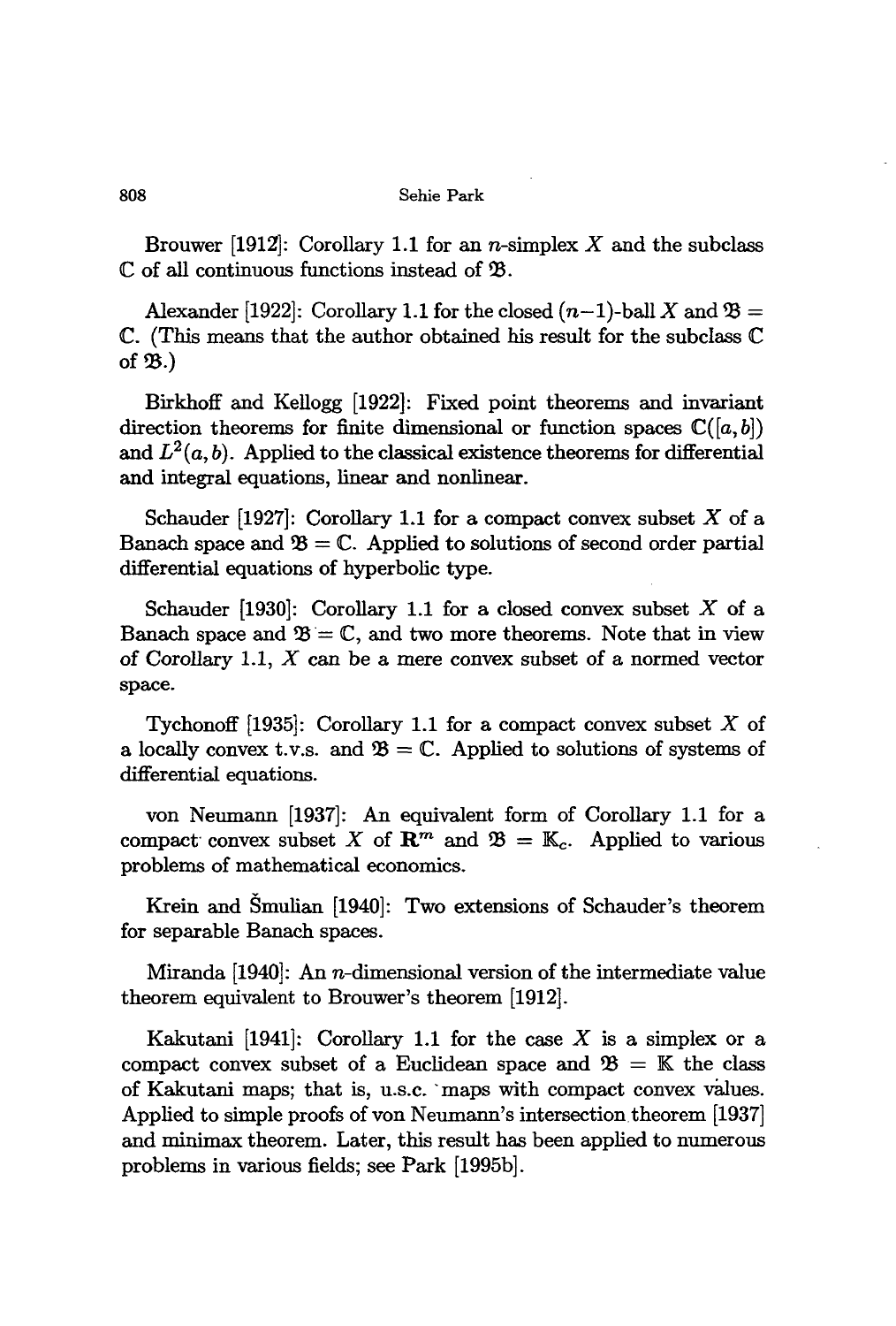Eilenberg and Montgomery [1946]: Kakutani's theorem is extended to  $\mathfrak{B} = \mathbb{V}$  the class of acyclic maps; that is, u.s.c. maps with compact acyclic values.

Begle [1950]: Extended the above result of Eilenberg and Montgomery. A consequence is that  $F \in V(X, X)$  has a fixed point if X is a compact convex subset of a locally convex t.v.s.

Bohnenblust and Karlin  $[1950]$ : Corollary 1.1 for the case X is a closed convex subset of a Banach space E and  $\mathfrak{B} = \mathbb{K}$ . (This means that the authors obtained their result for the subclass  $K$  of  $\mathfrak{B}$ .)

Hukuhara [1950]: Corollary 1.1 for the case E is a locally convex t.v.s. and  $\mathfrak{B} = \mathbb{C}$ . Proved the admissibility of a convex subset of a locally convex t.v.s. and noted that it was shown in 1948 by himself.

Nagumo [1951]: Every locally convex t.v.s. is admissible.

Fan  $[1952]$ : Corollary 1.1 for the case X is a compact convex subset of a locally convex t.v.s. and  $\mathfrak{B} = \mathbb{K}$ . Applied to an intersection theorem and a minimax theorem.

Glicksberg [1952]: Same as above. Applied to the Nash equilibrium points.

O'Neill  $[1957]$ : Corollary 1.1 for the case X is a compact convex subset of a Euclidean space and  $\mathfrak{B} = \mathbb{N}$  the class of O'Neill maps; that is, continuous maps with values of one or  $m$  acyclic components, where  $m$  is fixed. Gave more general forms.

Schaefer [1959]: Corollary 1.1 for the case X is a complete convex subset of a locally convex t.v.s. and  $\mathfrak{B} = \mathbb{C}$ . Applied to nonlinear maps defined on (a subset of) the positive cone in a partially ordered locally convex t.v.s.

Nikaido [1959]: Let M be a compact Hausdorff topological space,  $N$ a finite dimensional compact convex set and  $\sigma, \tau : M \to N$  continuous functions such that  $\tau$  is onto and  $\tau^{-}(q)$  is acyclic for each  $q \in N$ . Then there exists a  $p \in M$  such that  $\sigma(p) = \tau(p)$ .

Note that  $\sigma \tau^- \in V_c(N, N)$  has a fixed point  $q \in N$  by Corollary 1.1. Choose any  $p \in \tau^-(q)$ . Then we have the conclusion.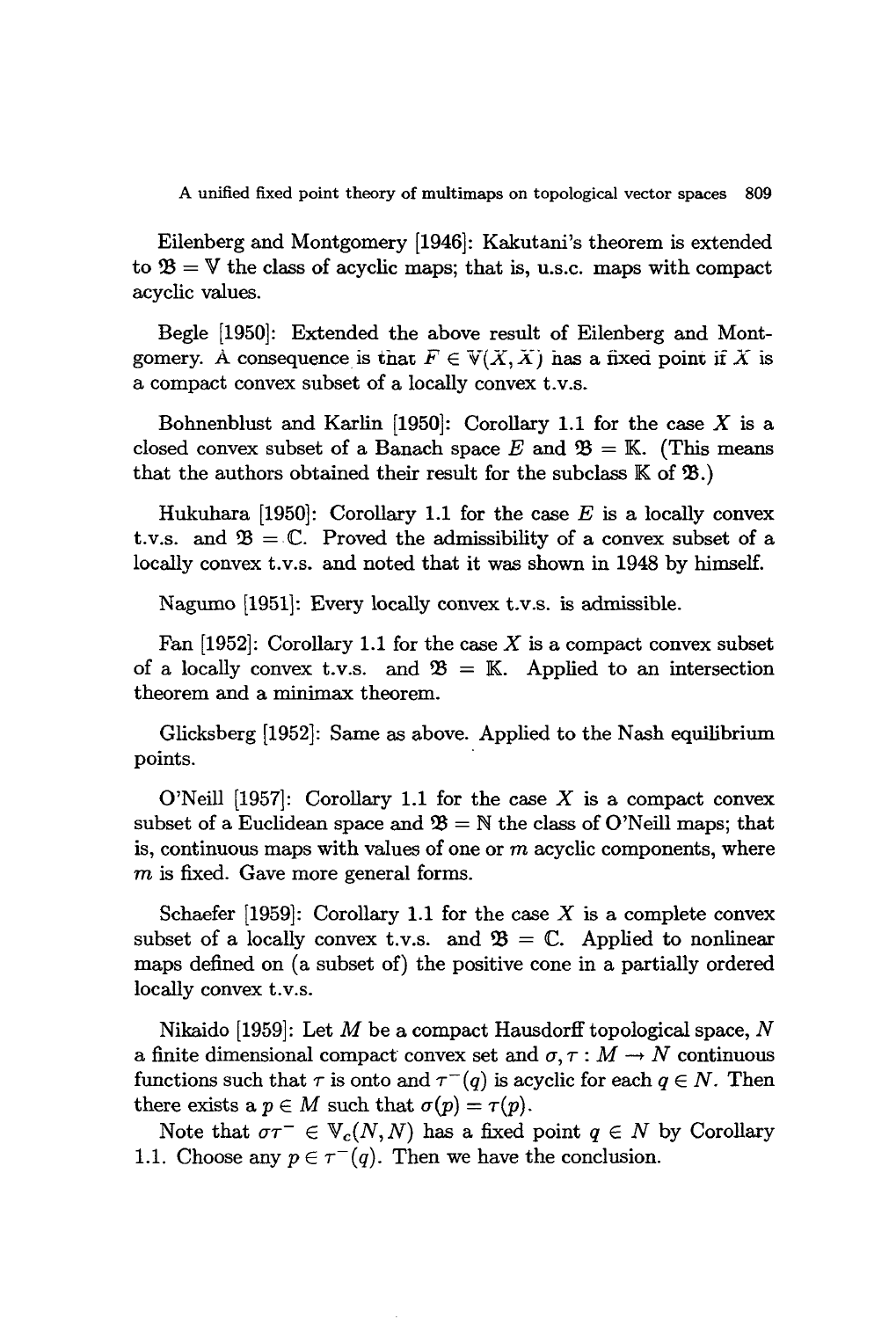Singbal [1962]: A proof of Hukuhara's theorem [1950], as suggested by Bonsall [1962], who did not know that it was already done.

Fan [1964]: Corollary 1.1 for the case X is a compact convex subset of a t.v.s. E on which  $E^*$  separates points and  $\mathfrak{B} = \mathbb{C}$ .

Now it is well-known that such  $X$  is affinely embeddable in a locally convex t.v.s.; see Weber [1992b].

Powers [1970]: X is a (open or closed) convex subset of a Banach space and  $\mathfrak{B} = \mathbb{V}$  in Corollary 1.1.

Powers [1972]: X is a convex subset of a Banach space and  $\mathfrak{B} = \mathbb{V}_c$ , where the intermediate spaces are metric, in Corollary 1.1.

Himmelberg [1972]: Corollary 1.1 for the case *E* is a locally convex t.v.s. and  $\mathfrak{B} = \mathbb{K}$ . Applied to generalizations of the von Neumann intersection theorem and the minimax theorem.

Rhee  $[1972]$ : X is a closed bounded convex subset of a Banach space and  $\mathfrak{B} = \mathbb{K}$  in Corollary 1.1.

Fournier and Granas [1973]:  $X = E$  and  $\mathfrak{B} = \mathbb{C}$  in Corollary 1.1. This also holds for closed shrinkable neighborhoods X of zero in an admissible t.v.s.

Sehgal and Morrison [1973]: A variant of the fixed point theorem of Himmelberg [1972] is obtained.

Hahn and Pötter [1974]: Corollary 1.1 for the subclass  $\mathbb C$  of  $\mathfrak B$  under the additional assumption that  $X$  is closed.

Górniewicz  $(1976)$ : *E* is a normed space and  $\mathfrak{B}$  is the subclass of admissible compact maps in Corollary 1.1.

In the category of metric spaces, for a map  $\varphi : X \to Y$ , a pair  $(p, q)$ of continuous functions of the form  $X \xleftarrow{p} Z \xrightarrow{q} Y$  is called a *selected pair* of  $\varphi$  if the following two conditions are satisfied:

(i) *p* is a Vietoris map (that is, *p* is proper,  $p^{-1}(X) = Z$ , and  $p^{-1}(x)$ is acyclic for all  $x \in X$ ; and

(ii)  $q(p^{-}(x)) \subset \varphi(x)$  for each  $x \in X$ .

An *admissible* map  $\varphi$ :  $X \to Y$  (in the sense of Górniewicz) is one having such a selected pair. A composition of two admissible maps is admissible.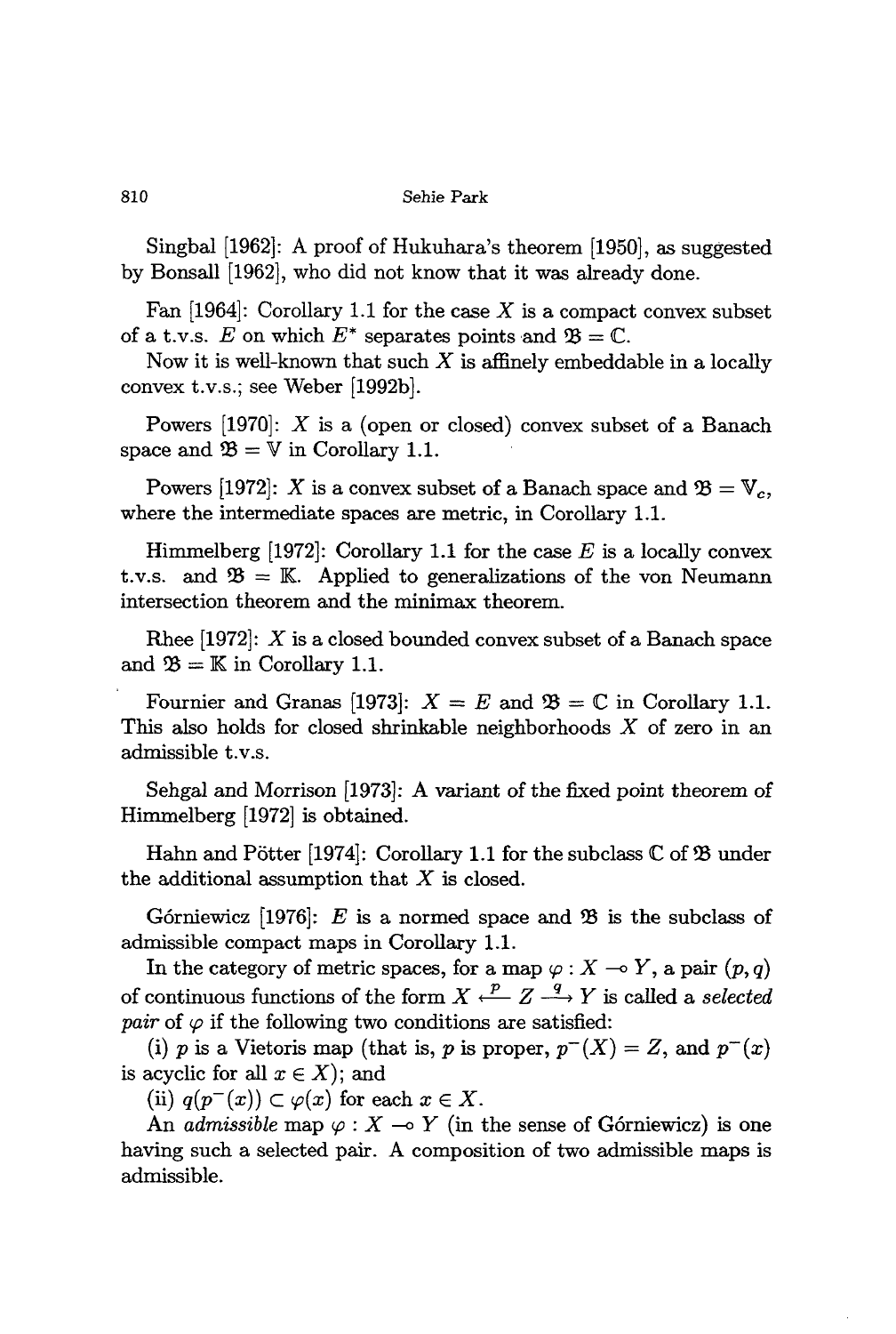Krauthausen [1976]:  $\mathfrak{B}$  is replaced by the subclass C in Corollary 1.1.

Skordev [1976]: General forms of the case  $\mathfrak{B} = V$  of Corollary 1.1 are obtained for an open acyclic subset X. A particular form for  $\mathfrak{B} = \mathbb{C}$ was already given by Fournier and Granas [1973].

Idzik [1978]: The generalization of Himmelberg's theorem [1972] due to Sehgal and Morrison [1973] was shown to be equivalent to that theorem. Applications of Himmelberg's theorem to the existence of an equilibrium state in a special noncooperative game were also given.

Ha [1980]: Showed that  $K$  is a subclass of  $\mathfrak{B}$ .

Hadžić [1980]: It was shown that a class of subsets of type  $\Phi$  is admissible in a t.V.s.

Górniewicz and Granas [1981]: Extended the concept of admissible maps of G6rniewicz [1976] to morphisms in the category of Hausdorff topological spaces. Moreover, in this category, any finite composition of acyclic maps is admissible.

It is noted that the class of maps determined by some compact morphism is an example of  $\mathfrak{B}$ .

Ben-EI-Mechaiekh, Deguire, et Granas [1982]: Theorem 1 for the case E is locally convex and  $\mathfrak{B}^{\kappa}$  is restricted to the subclass of the Fan-Browder maps  $A: X \rightarrow X$ ; that is,  $A(x)$  is convex for each  $x \in X$ and  $X = \bigcup \{ \text{Int } A^-(y) : y \in X \}.$ 

Haddad and Lasry [1983]: A map  $\Gamma : X \multimap Y$  is said to be  $\sigma$ *selectionable* if there exists a sequence  $\{\Gamma_n\}_{n\in\mathbb{N}}$  of u.s.c. maps  $\Gamma_n$ :  $X \rightarrow Y$  having compact values and continuous selections such that

(a)  $\Gamma_{n+1}(x) \subset \Gamma_n(x)$  for any  $x \in X$  and any  $n \in \mathbb{N}$ ;

(b)  $\Gamma(x) = \bigcap_{n \in \mathbb{N}} \Gamma_n(x)$  for any  $x \in X$ .

Note that such  $\Gamma$  is u.s.c. with nonempty compact values. It is known that  $\Gamma \in \mathfrak{B}(X, Y)$  whenever  $\Gamma$  is  $\sigma$ -selectionable; see Proposition A.I.3 and Theorem A.IlLl of Haddad and Lasry [1983].

Note that Corollary 1.1 is a far-reaching generalization of Theorem A.IlLl of that paper; see Park [1998a].

Arino, Gautier, and Penot [1984]: Corollary 1.1 for the case *E* is a metrizable locally convex t.v.s.,  $X$  is a weakly compact convex subset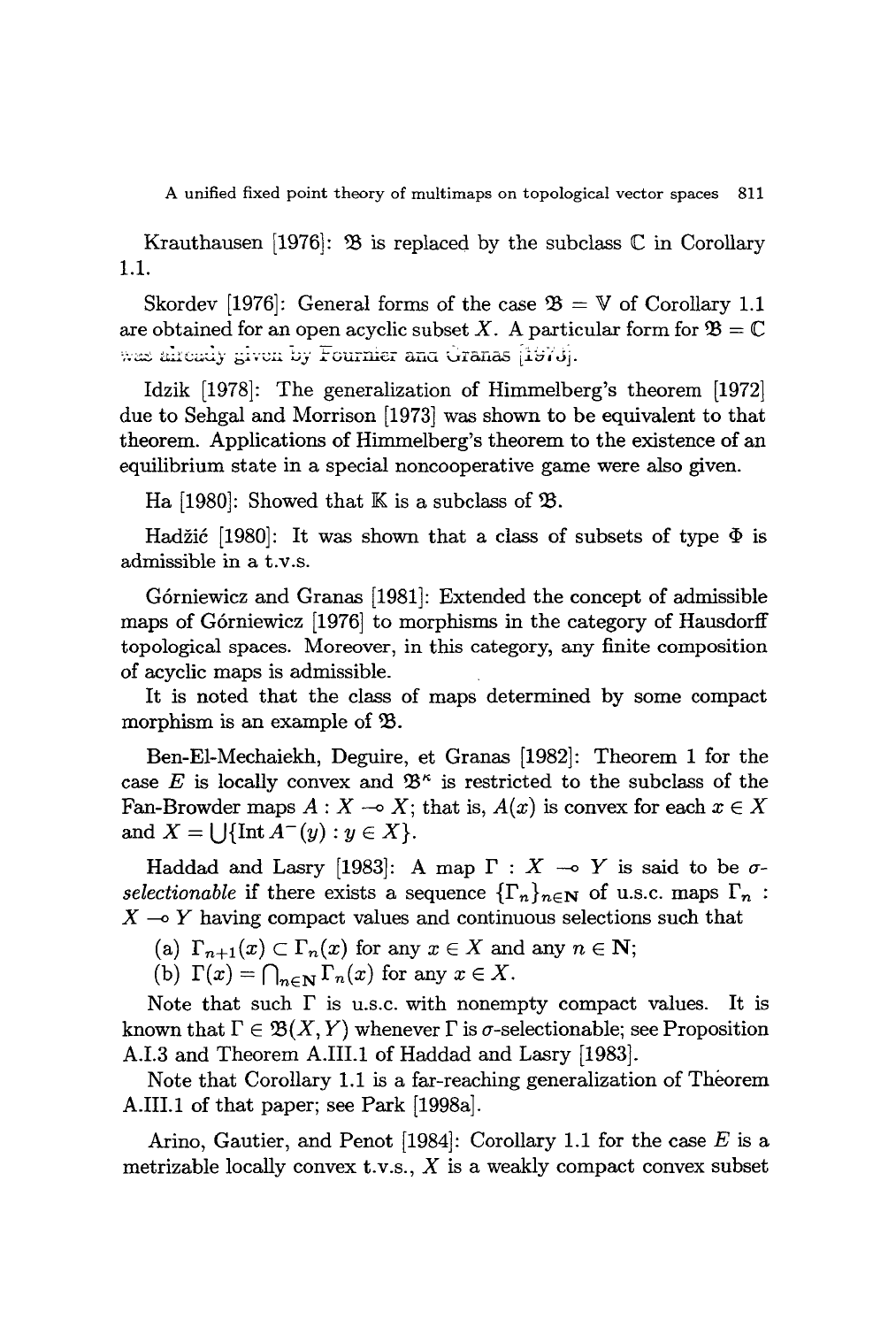of E, and  $F = f : X \to X$  a weakly sequentially continuous map. Applied to ordinary differential equations.

Dzedzej [1985]: A *permissible* map  $F: X \rightarrow Y$  is a compact-valued u.s.c: map such that there exists an  $\tilde{F} \in M_c(X, Y)$  satisfying  $\tilde{F}(x) \subset$  $F(x)$  for all  $x \in X$ , where  $M(X, Y)$  is given as follows:

Let  $M_0(X, Y) = V(X, Y);$ 

 $F \in M_{m}(X,Y) \Longleftrightarrow F$  is an O'Neill map; that is, F is continuous and has values consisting of one or  $m$  compact acyclic components; and  $F \in M(X, Y) \Longleftrightarrow F \in M_m(X, Y)$  for some integer  $m \geq 0$ .

The class of all permissible maps is an example of  $\mathfrak{B}$ .

Simons [1986]: For any polytope *P*, each  $F = F_1 \cdots F_n \in \mathbb{K}_c(P, P)$ has a fixed point, where the range of  $F_i$  is contained in a convex set. This shows that  $\mathbb{K}_c$  is an example of  $\mathfrak{B}$ .

McLinden [1989]:  $X$  is a compact convex subset of a locally convex t.v.s. and  $\mathfrak{B} = V$  in Corollary 1.1. This is a consequence of Begle [1950].

Ben-El-Mechaiekh [1990]:  $X$  is a compact convex subset of a locally convex t.v.s. and  $\mathfrak{B} = \mathbb{K}_c$  in Corollary 1.1.

Lassonde [1990]: *E* is locally convex and  $\mathfrak{B} = \mathbb{K}_c$  in Corollary 1.1.

Ben-El-Mechaiekh [1991]: *E* is locally convex and  $\mathfrak{B} = \mathbb{A}$ , the class of approachable maps, in Corollary 1.1.

Given two open neighborhoods  $U$  and  $V$  of the origins in t.v.s.  $E$ and *F*, respectively, and  $X \subset E$  and  $Y \subset F$ , a  $(U, V)$ -approximative *continuous selection* of  $T : X \to Y$  is a continuous function  $s : X \to Y$ satisfying

$$
s(x) \in (T[(x+U) \cap X] + V) \cap Y \quad \text{for each} \quad x \in X.
$$

A map  $T: X \to Y$  is said to be *approachable* if it admits a  $(U, V)$ approximative continuous selection for every U and V as above.

Ben-El-Mechaiekh and Deguire [1991]:  $E$  is locally convex and  $\mathfrak{B}$  is the subclass of approachable maps  $A$  or  $A_c$  in Corollary 1.1.

Lassonde [1991]: E is locally convex and  $\mathfrak{B}^{\sigma} = \mathbb{K}_{c}^{\sigma}$  in Corollary 1.2.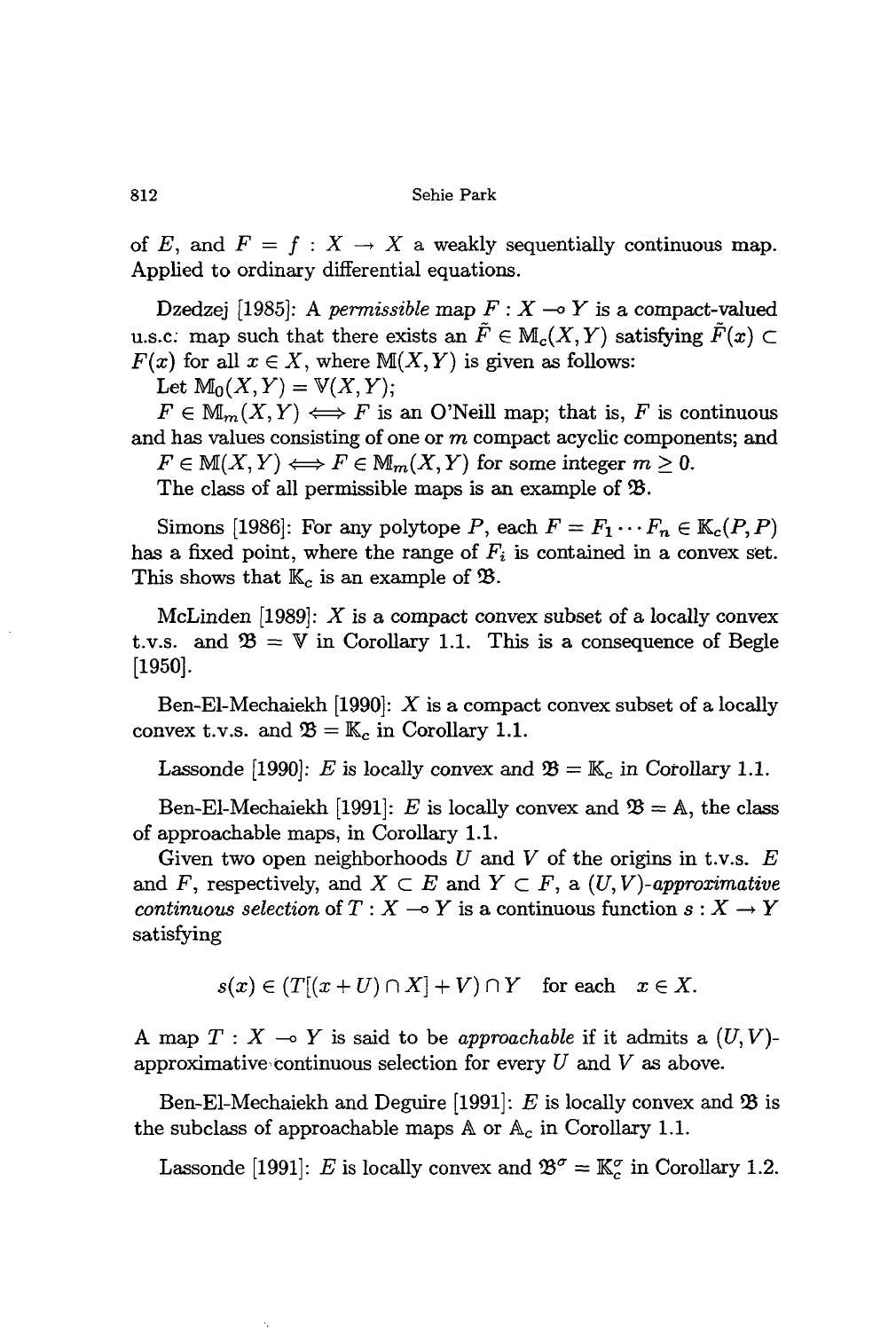Shioji [1991]: Noted that  $V$  is an example of  $\mathcal{B}$ . This is already known by Eilenberg and Montgomery [1946] and Górniewicz [1976].

Park  $[1992a]$ : Corollary 1.1 for the case X is a compact convex subset of a locally convex t.v.s.  $E$  and  $\mathfrak{B} = \mathbb{V}_c$ , where intermediate spaces are all compact convex subsets of locally convex t.v.s. Some related results are also given.

Park [1992b]: *E* is locally convex and  $\mathfrak{B} = \mathbb{V}$  in Corollary 1.1. Applications are followed by Kum [1994] to generalized quasi-variational inequalities and by Lee *et al.* [1996] to vector quasi-variational inequalities.

Ben-El-Mechaiekh [1993]: *E* is locally convex and  $\mathfrak{B} = \mathbb{A}$ , the class of approachable maps, in Corollary 1.1. Some applications to fixed point or coincidence theorems are obtained.

Park [1993a]: *E* is locally convex and  $\mathfrak{B} = \mathfrak{A}_c$  in Corollary 1.1.

Park [1993b]: X is a compact convex subset of a t.v.s. *E* on which  $E^*$  separates points and  $\mathfrak{B}^\kappa = \mathfrak{A}^\kappa_c$  in Theorem 1.

Park [1994]: *E* is locally convex and  $\mathfrak{B}^{\sigma} = \mathfrak{A}_{c}^{\sigma}$  in Corollary 1.2.

Park, Singh, and Watson [1994]: *E* is locally convex and  $\mathfrak{B}^{\sigma} = \mathbb{V}_{c}^{\sigma}$  in Corollary 1.2. Applied to best approximation and fixed point theorems.

Park  $[1995a]$ : X is a compact convex subset of a locally convex t.v.s.  $E$  and  $\mathfrak{B} = V$  in Corollary 1.1. Some results on best approximations and fixed points are also given.

Chang and Yen [1996]: *E* is locally convex and  $\mathfrak{B} = KKM$  in Corollary 1.1.

For a convex space X, a topological space Y, and a map  $T : X \multimap Y$ , the authors defined

 $T \in KKM(X, Y) \iff$  the family  $\{S(x) : x \in X\}$  has a finite intersection property whenever  $S : X \rightarrow Y$  has closed values and  $T(\mathbf{co}\,N) \subset S(N)$  for each nonempty finite subset N of X.

The authors applied their result to some coincidence theorems and other problems.

Note that, in the class of closed compact maps, two subclasses  $\mathfrak B$ and KKM coincide; see Park [1997b].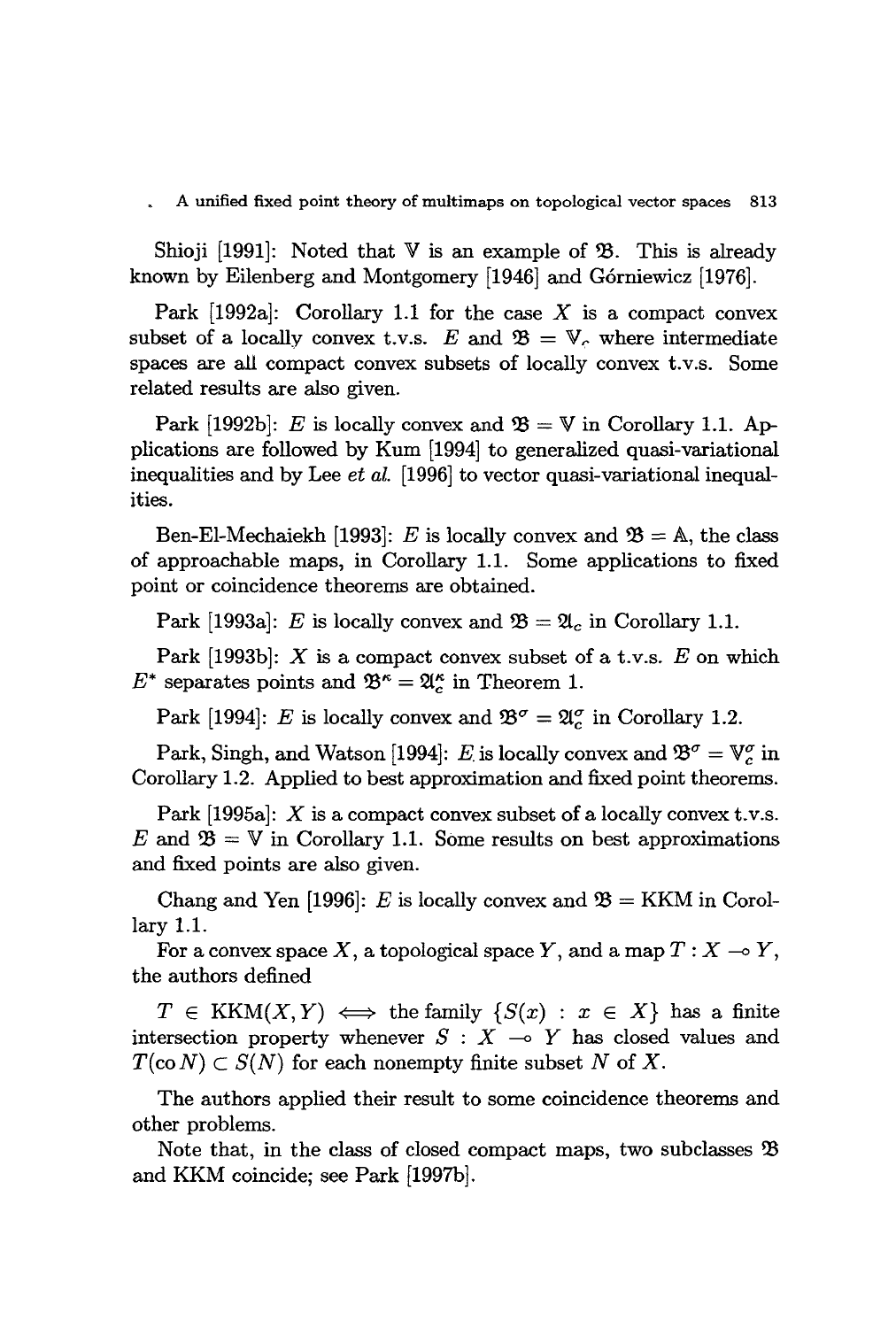Chu [1996]: E is locally convex and  $\mathfrak{B} = \mathbb{V}$  in Corollary 1.1. This is already appeared in Park [1992b].

Park [1996]: *E* is locally convex and  $\mathfrak{B} = \mathbb{V}$  in Corollary 1.1. Other results for a t.v.s.  $E$  on which  $E^*$  separates points and their applications are given.

Park and H. Kim [1996]: Another proofs of Park's earlier results for locally convex t.v.s. and  $\mathfrak{B}^{\sigma} = \mathfrak{A}^{\sigma}_{\rm c}$  in Corollary 1.2.

Park [1997b]: E is locally convex in Corollary 1.1. Applied to condensing maps and other problems.

Park [1998b]:  $\mathfrak{B} = \mathbb{V}$  in Corollary 1.1. Applied to existence of solutions of quasi-equilibrium problems.

# **4. New fixed point theorems for condensing multimaps**

In this section, we deduce new theorems for condensing maps.

Let  $E$  be a t.v.s. and  $C$  a lattice with a least element, which is denoted by 0. A function  $\Phi: 2^E \to C$  is called a *measure* of *noncompactness* on *E* provided that the following conditions hold for any  $X, Y \in 2^E$ 

(1)  $\Phi(X) = 0$  if and only if X is relatively compact;

 $(2) \Phi(\overline{\text{co}} X) = \Phi(X);$  and

(3)  $\Phi(X \cup Y) = \max{\{\Phi(X), \Phi(Y)\}}$ .

It follows that  $X \subset Y$  implies  $\Phi(X) \leq \Phi(Y)$ .

The above notion is a generalization of the set-measure  $\gamma$  and the ball-measure  $\chi$  of noncompactness defined in terms of a family of seminorms or a norm.

For  $X \subset E$ , a map  $T : X \to E$  is said to be  $\Phi$ -*condensing* provided that if  $A \subset X$  and  $\Phi(A) \leq \Phi(T(A))$ , then A is relatively compact; that is,  $\Phi(A) = 0$ .

From now on, we assume that  $\Phi$  is a measure of noncompactness on the given t.v.s. *E* if necessary.

Note that each map defined on a compact set is  $\Phi$ -condensing. If  $E$ is locally convex, then a compact map  $T : X \longrightarrow E$  is  $\gamma$ - or  $\chi$ -condensing whenever  $X$  is complete or  $E$  is quasi-complete.

The following is well-known; for example, see Mehta et *al.* [1997].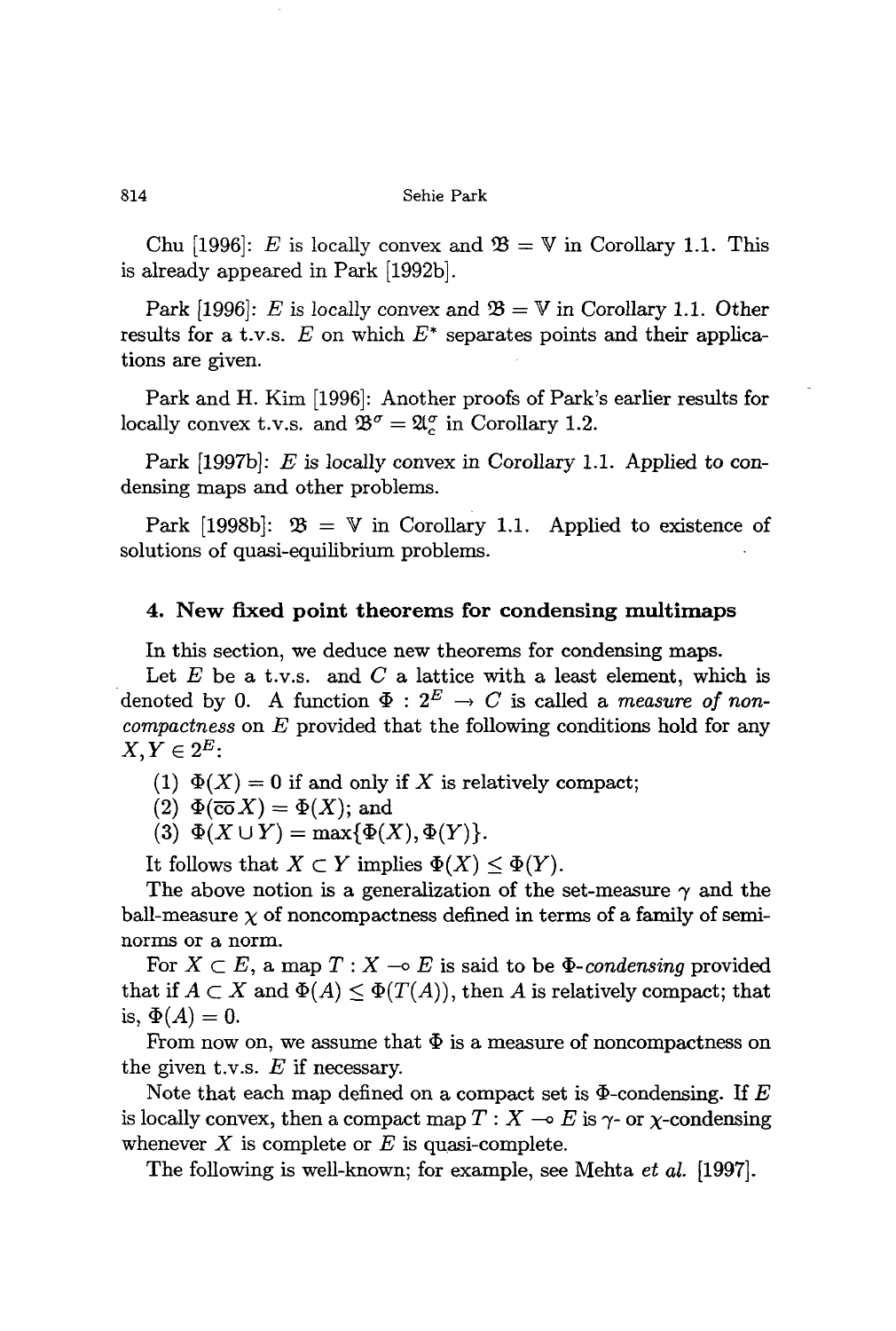LEMMA. *Let* X be a *nonempty closed convex subset* of a t.*V.s. E* and  $T: X \rightarrow X$  a  $\Phi$ -condensing map. Then there exists a nonempty *compact convex subset K of X such that*  $T(K) \subset K$ .

From Theorom 1 and Lemma, we have the following:

THEOREM 2. *Let* X be an *admissible closed convex subset of*at.*v.s. E.* Then any  $\Phi$ -condensing map  $F \in \mathfrak{B}^{\kappa}(X, X)$  has a fixed point.

*Proof.* By Lemma, there is a nonempty compact convex subset *K* of X such that  $F(K) \subset K$ . Since  $F \in \mathfrak{B}^{\kappa}(X, X)$ , there exists a closed map  $\Gamma \in \mathfrak{B}(K,K)$  such that  $\Gamma(x) \subset F(x)$  for all  $x \in K$ . Since  $\Gamma$ is compact, by Corollary 1.1, it has a fixed point  $x_0 \in K$ ; that is,  $x_0 \in \Gamma(x_0) \subset F(x_0)$ . This completes our proof.

COROLLARY 2.1. *Let* X be an *admissible closed convex subset* of a t.v.s. *E.* Then any closed  $\Phi$ -condensing map  $F \in \mathfrak{B}(X,X)$  has a fixed *point.*

COROLLARY 2.2. *Let* X be an *admissible closed convex subset* of a t.v.s. E. Then any  $\Phi$ -condensing map  $F \in \mathfrak{B}^{\sigma}(X,X)$  has a fixed *point.*

In the remainder of this section, we list more than ten papers in chronological order, from which we can deduce particular forms of Theorem 2.

Darbo [1955]: A form of Corollary 2.1 for a Banach space *E* and  $F = f \in \mathbb{C}(X,X)$  was obtained.

Sadovskii [1967]: The same as above.

Lifsic and Sadovskii [1968]: The above result was extended to a locally convex t.v.s. E.

Himmelberg, Porter, and Van Vleck [1969]: A form of Corollary 2.1 for a locally convex t.v.s. and  $F \in K(X, X)$ .

Daneš [1970], Furi and Vignoli [1970], and Nussbaum [1971] obtained particular forms of Corollary 2.1 for a Banach space  $E$ .

Reich [1971] extended Sadovskii's theorem to a locally convex t.v.s.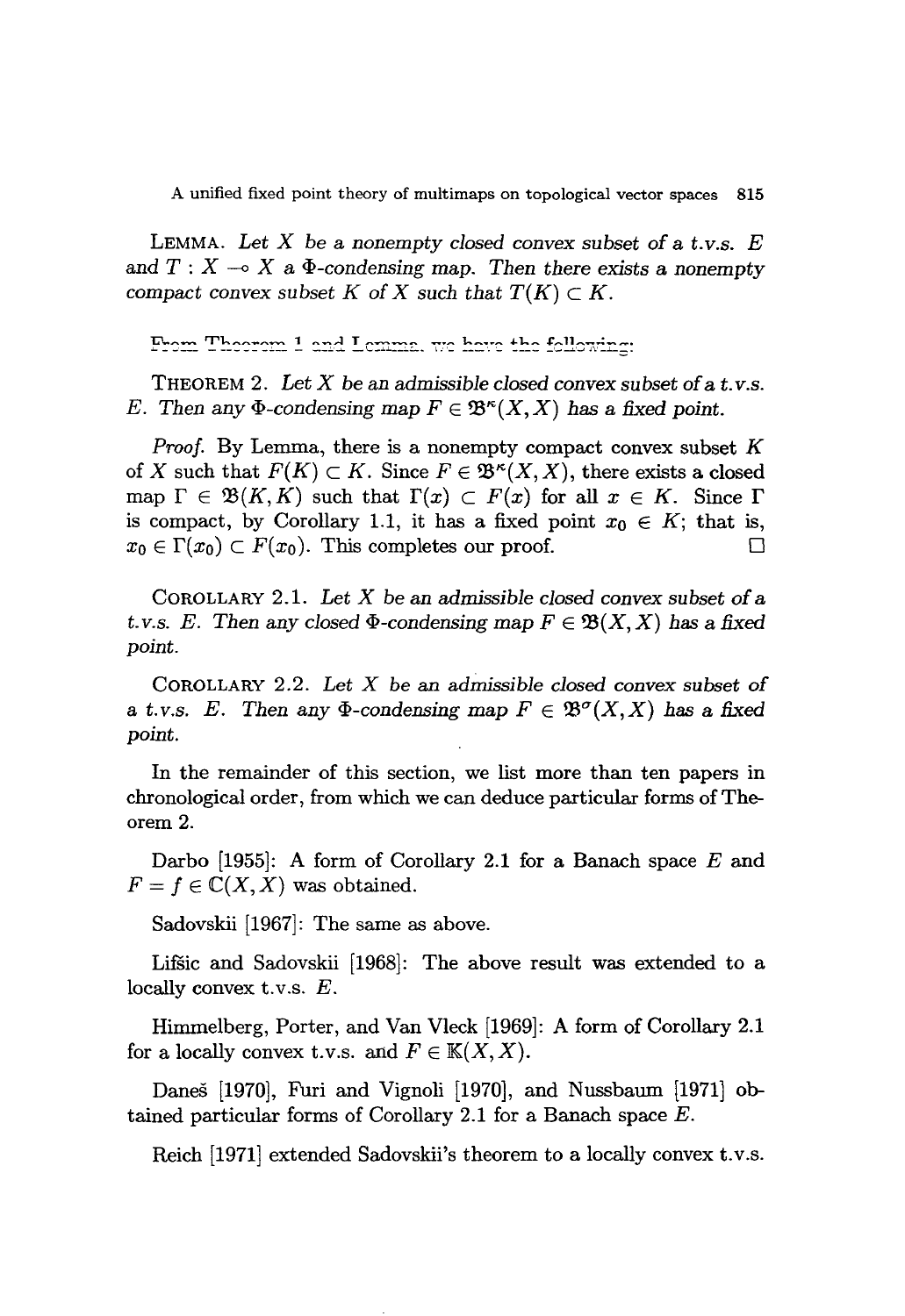Reinermann [1971]: A form of Corollary 2.1 for a Banach space and  $F = f \in \mathbb{C}(X,X).$ 

This direction of study moved to the type  $\mathfrak{B}(X, E)$  of maps with certain boundary conditions (for example, so-called Leray-Schauder condition, inwardness, and so on) and there have appeared a lot of results on such maps; see Park [1995b, 1997a]. However, we still have particular forms of Theorem 2 as follows:

Mehta, Tan, and Yuan [1997]: Particular forms of Theorem 1 and Corollary 2.1 for the Fan-Browder type maps and the Kakutani maps, respectively, were obtained for a locally convex t.v.s.

Park [1997b]: Theorem 2 and Corollary 2.1 for a locally convex t.v.s. *E.*

# 5. Related results and problems

In this section, we collect known results which are closely related to our new theorems but are not included in. Consequently, a number of natural questions occur.

Many of the results quoted in this paper are closely related to the following problem known as the Schauder conjecture posed by Schauder in the Scottish Book in around 1935:

**PROBLEM 1.** Does every compact convex subset  $X$  of a (metrizable) t.v.s. have the fixed point property? That is, does any continuous map  $f: X \to X$  have a point  $x_0 \in X$  such that  $x_0 = f(x_0)$ ?

Note that Theorem 1 is one of the most general partial solution to (the generalized forms) of Problem 1. Note also that there are many open problems related to the Schauder conjecture. See Hadzic [1984], Idzik [1987, 1988], Weber [1992a,b], Nguyen [1996], and references therein.

Theorem 1 would be the generalized solution of the Schauder conjecture if the following long-standing problem raised by Klee [1960] had a negative solution:

PROBLEM 2. Is there a (compact) convex non-admissible subset of a t.v.s.?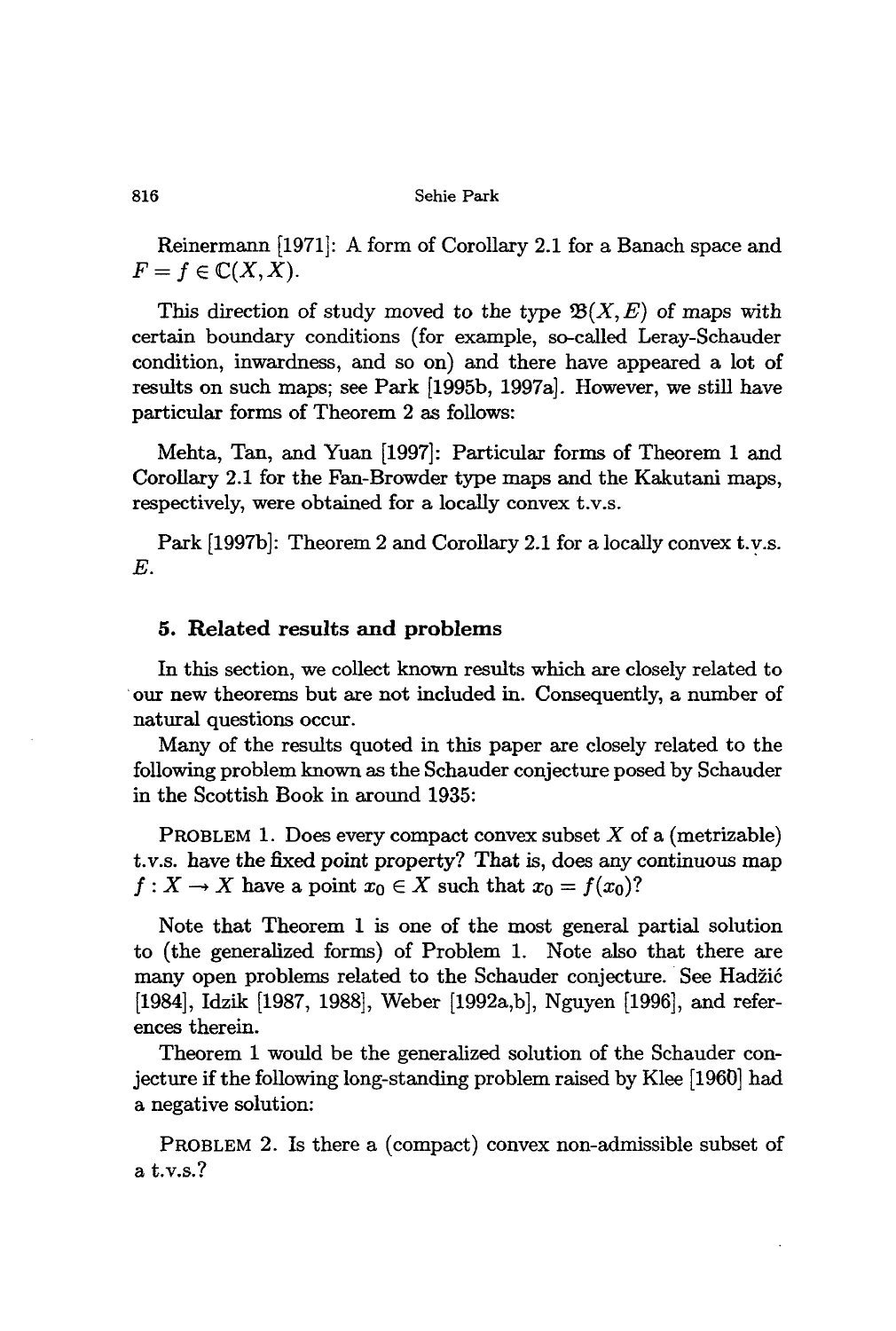The following is noteworthy:

Glebov [1969]: The fixed point theorem of Fan [1952] and Glicksberg [1952] is extended to partially closed maps.

Far-reaching generalizations of this result including a large number of historically well-known particular forms were due to Park [1992b,cj, [1993b].

PROBLEM 3. Does (any particular form of) Theorem 1 hold for partially closed maps instead of closed maps?

There are some other extensions of the Schauder fixed point theorem:

Zima [1977]: The Schauder theorem was extended to paranormed spaces (not necessarily locally convex).

Rzepecki [1979]: Let X be a convex subset of a t.v.s.  $E$ , and  $f$ :  $X \rightarrow X$  a continuous compact map such that  $K = \overline{f(X)}$  is locally convex; that is, for every  $x \in K$  and every neighborhood *V* of *x*, there exists a neighborhood *U* of *x* such that  $\text{co}(U \cap K) \subset V$ . Then f has a fixed point.

This theorem is applied to obtain fixed point theorems of the Sadovskii or Krasnoselskii types and results on theory of equations.

Girolo [1981]: Let *X* be a compact convex subset of a normed vector space. Then a function  $f: X \to X$  is called a *connectivity* map whenever the graph of f over each connected subset of *X* is a connected set. It was shown that the class of connectivity maps is a subclass of  $$\mathfrak{B}$ .$ 

Hadzic [1981]: A generalization of Zima's theorem [1977] to the Kakutani maps and other results were obtained.

Hadzic [1982a]: A particular form of Rzepecki's theorem [1979] for metrizable case and its generalization to the Kakutani maps were obtained.

Hadžić [1982b]: Introduced the concept of a set of *Z* type and noted that every convex subset of Z type is locally convex. Collected theorems due to the author and others.

Idzik [1987]: Rzepecki's theorem [1979] is extended to the case  $K =$  $f(X)$  is convexly totally bounded; that is, for every neighborhood  $V$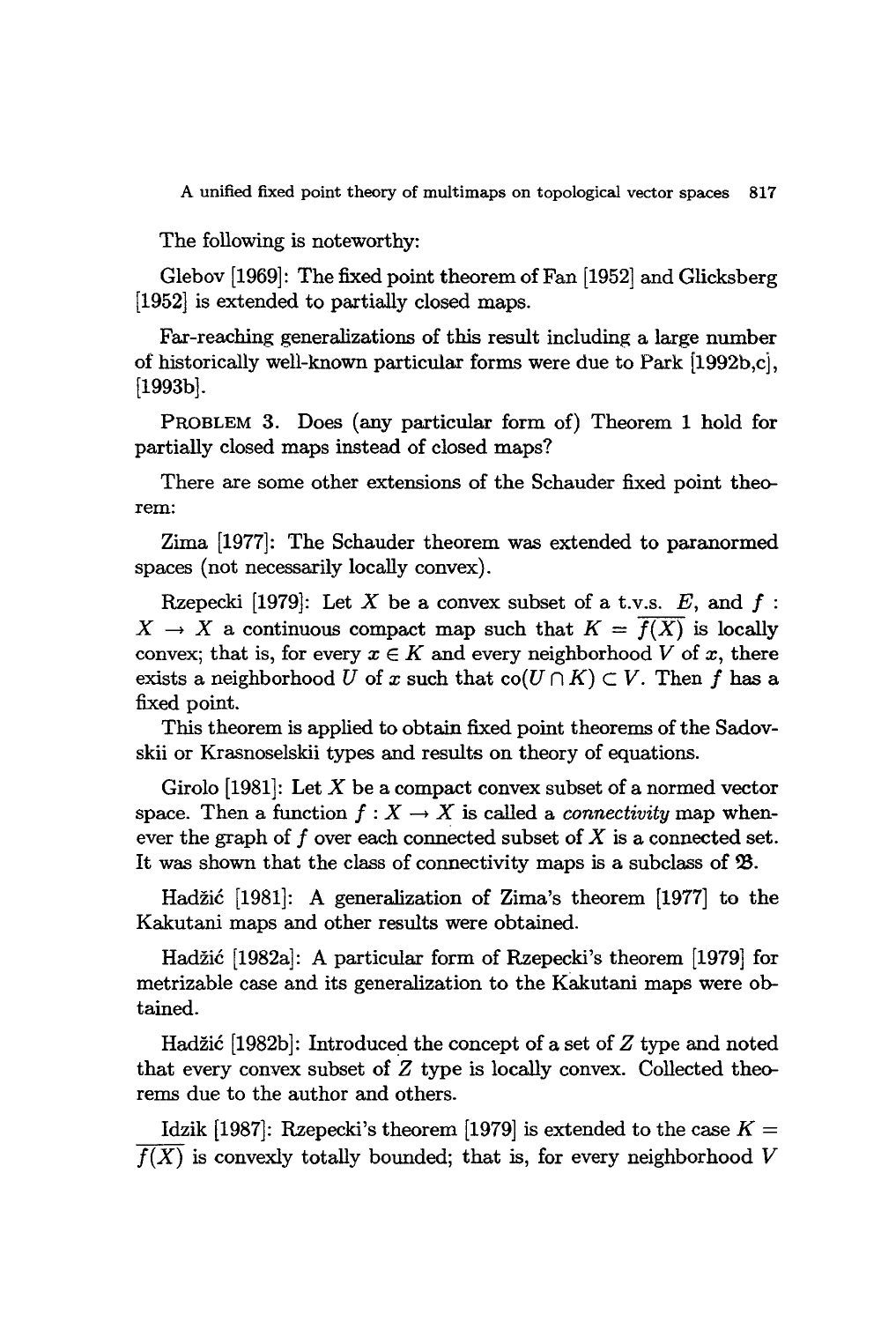of  $0 \in E$  there exists a finite subset  $\{x_i\}_{i \in I}$  of  $E$  and a finite family of convex subsets  $\{C_i\}_{i\in I}$  of *V* such that  $K \subset \bigcup_{i \in I} \{x_i + C_i\}.$ 

Idzik [1988]: The above and other results were extended to the Kakutani maps.

It is also noted that in a locally convex t.v.s.  $E$ , every subset is of *Z* type and is locally convex, and that any compact set (in a t.v.s.) which is locally convex or of *Z* type is convexly totally bounded.

Therefore Idzik's theorems generalize works of Zima [1977], Rzepecki [1979], Hadzic [1981, 1982a,b] and others related to sets of *Z* type.

Moreover, if the following is affirmative, then Idzik's theorem will follow from Theorem l.

PROBLEM 4. Is any compact and convexly totally bounded set admissible?

References on the study on convexly totally bounded sets can be found in Weber [1992a,b].

Arandelović [1995]: Hadžić's extension [1981] of Zima's theorem [1977] was proved by using the KKM theorem due to Ky Fan.

Pasicki [1995]: Proved Himmelberg's theorem [1972] without assuming the Hausdorffness of the locally convex t.v.s.

Nguyen [1996]: In a metrizable t.v.s.  $E$ , the admissibility is extended to weak admissibility for compact convex subsets. Showed that such subset has the fixed point property. This gives a partial solution to the Schauder conjecture.

He also raised the following and other problems:

PROBLEM 5. Is every compact convex subset of *E* weakly admissible?

PROBLEM 6. Is every weakly admissible compact convex subset of *E:* (i) an AR? or (ii) admissible?

Chang [1998]: Pasicki's theorem [1995] holds for the KKM class of multimaps without assuming the Hausdorffness of the locally convex t.v.s.

PROBLEM 7. Does (any particular form of) Theorem 1 hold without assuming the Hausdorffness of the t.v.s.?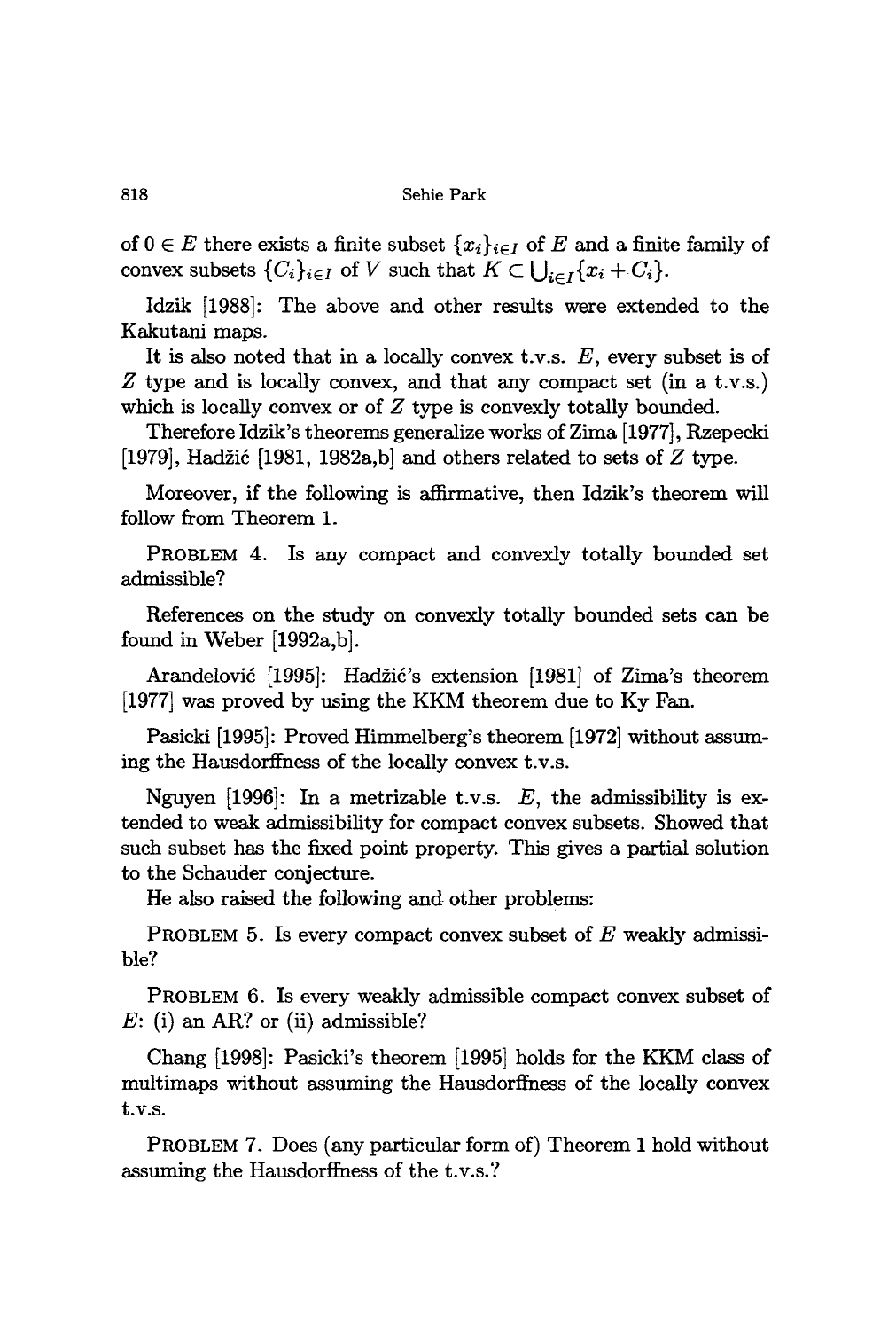Finally we should mention the following important paper:

G6rniewicz and Rozploch-Nowakowska [1996]: Contains a survey of various results concerning the Schauder theorem for metric spaces both in single-valued  $\sim$  multi-valued cases. These important results are not comparable to our Theorem 1.

ACKNOWLEDGEMENT. This work was initiated while the author was visiting the Institute of Computer Science, Polish Academy of Sciences and Universities at Torun and Lublin from June to August in 1996. The author would like to express his gratitude to Professors K. Goebel, L. G6rniewicz, A. Granas, and A. Idzik for their kind hospitality.

The contents of this paper was presented as the main lecture at the 2nd Conference on the KKM theory and Related Topics, Changhua, Taiwan on January 16, 1997 under the title "Generalized Schauder type fixed point theorems". This paper is also given as an invited talk at the satellite conference of NACA '98, Josai University, Sakado, Japan on July 23-25, 1998.

# **Bibliography**

## 1883

POINCARE, H.

*Sur certaines solutions particulieres du probleme des trois corps,* C. R. Acad. Sci. Paris 97 (1883), 251-252. = Oeuvres de H. Poincaré, t. VII, pp. 251-252.

## POINCARE, H.

*Sur certaines solutions particulieres du probleme des trois corps,* Bull. Astronomique 1 (1884), 65-74. = Oeuvres de H. Poincaré, t. VII, pp. 253-261.

1884

#### 1904

## BOHL, P.

*Uber die Beweging eines mechanischen Systems* in *der Niihe einer Gleichgewichtslage,* J. Reine Angew. Math. 121 (1904), 179-276.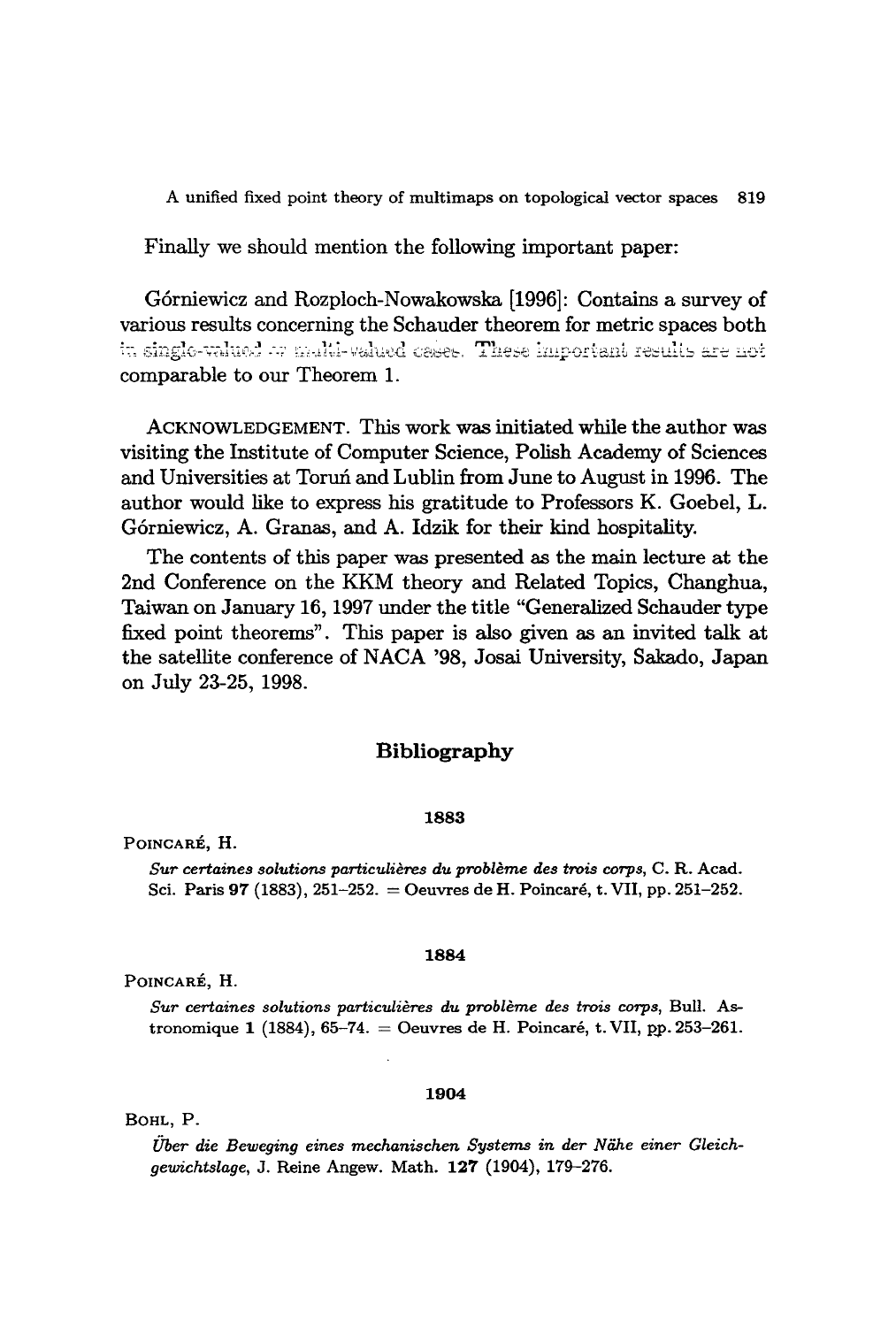## **1912**

BROUWER, L. E. J. *Uber Abbildung von Mannigfaltigkeiten,* Math. Ann. **71** (1912),97-115.

## **1922**

ALEXANDER, J. W. On *transformations with invariant points,* '!rans. Amer. Math. Soc. **23** (1922), 89-95.

BIRKHOFF, G. D. AND O. D. KELLOGG

*Invariant points in junction space,* '!rans. Amer. Math. Soc. **23** (1922), 96-115.

## **1927**

SCHAUDER, J. *Zur Theorie stetiger Abbildungen in Funktionalriiumen,* Math. Z. **26** (1927), 47-65.

#### **1930**

SCHAUDER, J. *Der Fixpunktsatz in Funktionalriiumen,* Studia Math. 2 (1930), 171-180.

#### **1935**

TYCHONOFF, A. *Ein Fixpunktsatz,* Math. Ann. **111** (1935),767-776.

#### **1937**

YON NEUMANN, J. *Uber ein okonomische Gleichungssystem und eine Verallgemeinerung des Brouwerschen Fixpunktsatzes,* Erg. Math. Kolloq. 8 (1937), 73-83.

## **1940**

KREIN, M. AND V. SMULIAN

*On regularly convex sets in the space conjugate* to *a Banach space,* Ann. Math. 41 (1940), 556-583.

#### **1941**

KAKUTANI, S.

 $\omega \rightarrow \gamma$ 

*A generalization of Brouwer's fixed point theorem,* Duke Math. J. 8·(1941), 457-459.

MlRANDA, C.

*Un'osservazione su una teorema di Brouwer,* Ball. Un. Mat. Ital. 3 (1941), 5-7.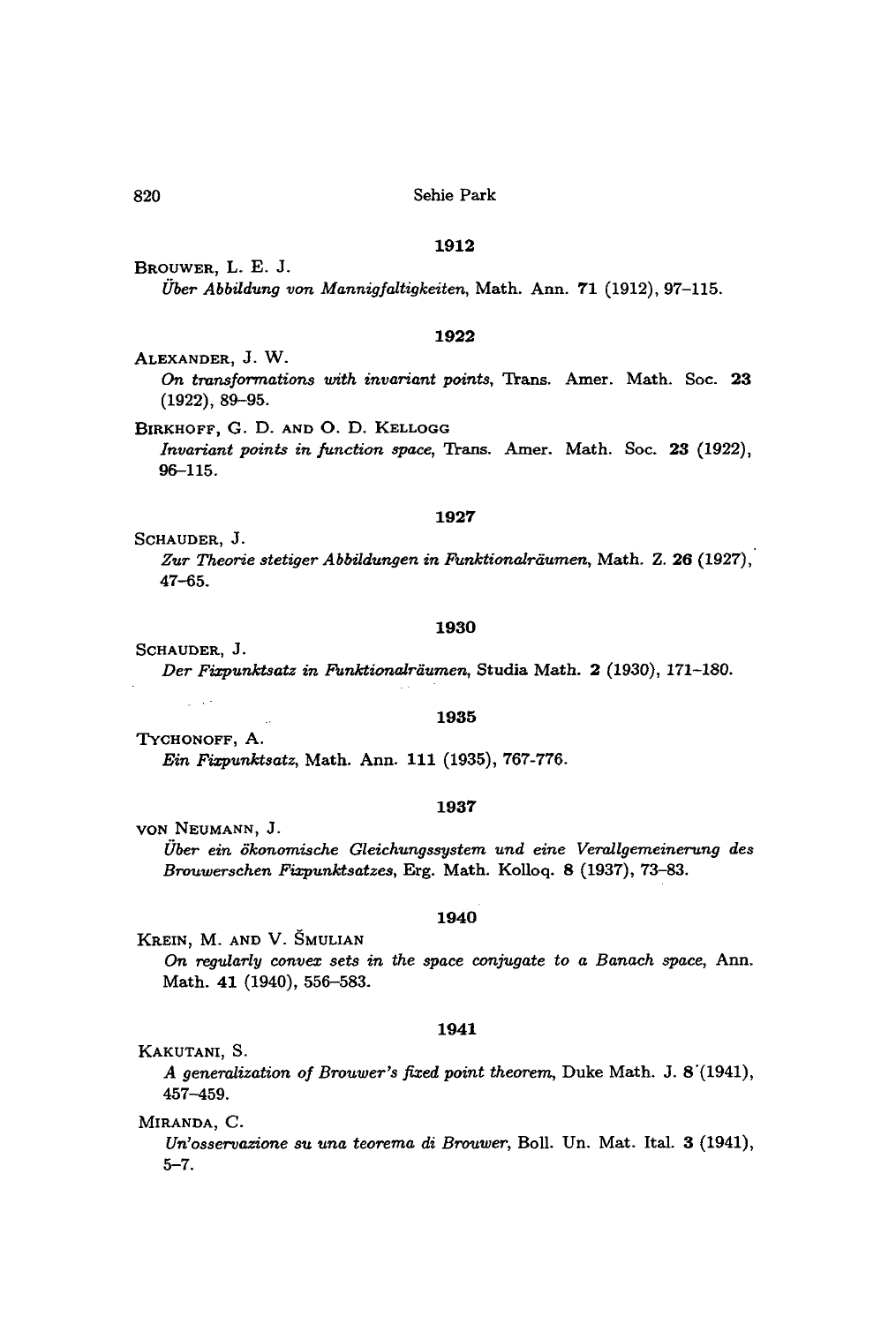## **1946**

## EILENBERG, S. AND D. MONTGOMERY

*Fixed point theorems for multi-valued transformations,* Arner. J. Math. **68** (1946), 214-222.

## 1950

## BEGLE, E. G.

*A fixed point theorem,* Ann. Math. **51** (1950), 544-550.

#### BOHNENBLUST, H. F. AND S. KARLIN

*On a theorem of Ville,* Contributions to the Theory of Games, Ann. of Math. Studies 24, Princeton Univ. Press, 1950, pp. 155-160.

## HUKUHARA, M.

*Sur l'existence des points invariants d'une transformation dans l'espace fonctionnel,* Jap. J. Math. **20** (1950), 1-4.

#### **1951**

## NAGUMO, M.

*Degree of mappings in convex linear topological spaces,* Arner. J. Math. **73** (1951), 497-511.

## **1952**

## FAN, Ky

*Fixed-point and minimax theorems in locally convex topological linear spaces,* Proc. Nat. Acad. Sci. USA 38 (1952), 121-126.

## GLICKSBERG, 1. L.

*A further generalization of the Kakutani fixed point theorem, with application* to *Nash equilibrium points,* Proc. Amer. Math. Soc. 3 (1952), 170-174.

#### **1955**

## DARBO, G.

*Punti uniti in transformazioni a condominio non compatto,* Rend Sern. Mat. Univ. Padova **24** (1955), 84-92.

## **1957**

## O'NEILL, B.

*Induced homology homomorphisms for set-valued maps,* Pacific J. Math. 7 (1957),1179-1184.

## **1959**

#### NIKAIDO, H.

*Coincidence and some systems of inequalities,* J. Math. Soc. Japan **11** (1959), 354-373.

# SCHAEFER, H. H.

*On nonlinear positive operators*, Pacific J. Math. 9 (1959), 847–860.<br>O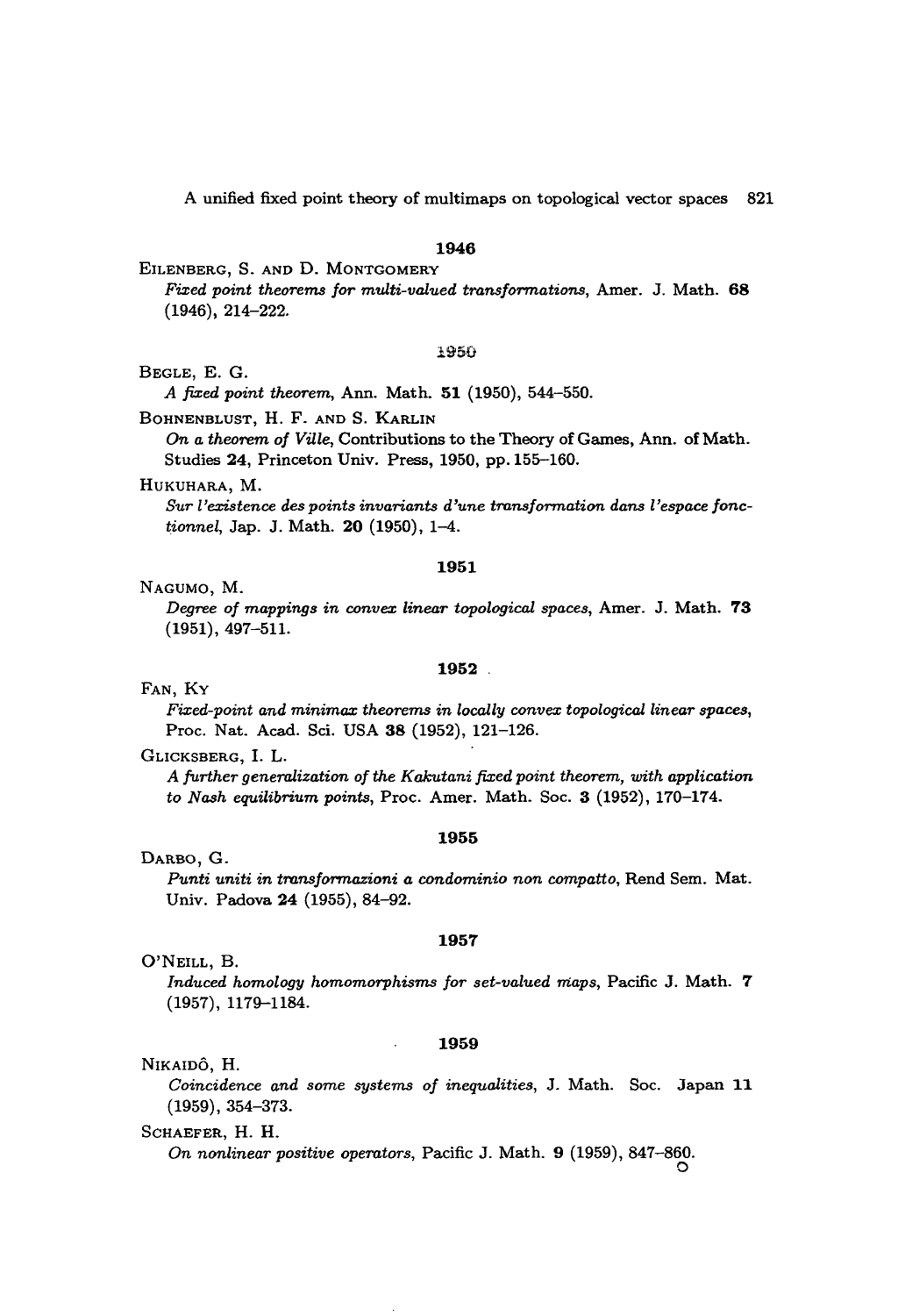#### **1960**

KLEE, V.

SINGBAL

*Leray-Schauder theory without local convexity,* Math. Ann. **141** (1960), *286-296. Corrections,* Math. Ann. **145** (1962), 464-465.

## **1962**

*Generalized form of Schauder-Tychonoff's ji:&ed-point principle,* Lectures on Some Fixed-Point Theorems of Functional Analysis (F. F. Bonsall), Mimeographed Notes, Tata Institute, Bombay, 1962.

#### **1964**

FAN, Ky

*Sur un theoreme minimax,* C. R. Acad. Sci. Paris **259** (1964), 3925-3928.

#### **1967**

SADOVSKII, B. N.

*A ji:&ed point principle,* Functional Anal. Appl. 1 (1967), 151-153.

# **1968**

-LIFSIC, E. A. AND B. N. SADOVSKII *A ji:&ed point theorem for generalized condensing operators,* Sov. Math. Dokl. 9 (1968), 1370-1371.

#### **1969**

GLEBOV, N. I. On *a generalization of the Kakutani ji:&ed point theorem,* Dokl. Akad. Nauk SSSR 185<sup>(1969)</sup> = Soviet Math. Dokl. 10 (1969), 446-448.

HIMMELBERG, C. J., J. R. PORTER, AND F. S. VAN VLECK *Fixed point theorems for condensing multijv.nctions,* Proc. Amer. Math. Soc. 23 (1969), 635-641.

#### **1970**

DANES, J.

*Generalized concentrative mappings and their ji:&ed points,* Comment. Math. Univ. Carolinae 11 (1970), 115-136.

FURl, M. AND A. VIGNOLI

*On*  $\alpha$ -nonexpansive mappings and fixed points, Rend. Acc. Naz. Lincei 48 (1970), 195-198.

POWERS, M. J.

*Lefschetz ji:&ed point theorems for multi-valued maps,* Lect. Notes Math. **151** (1970), 74-81.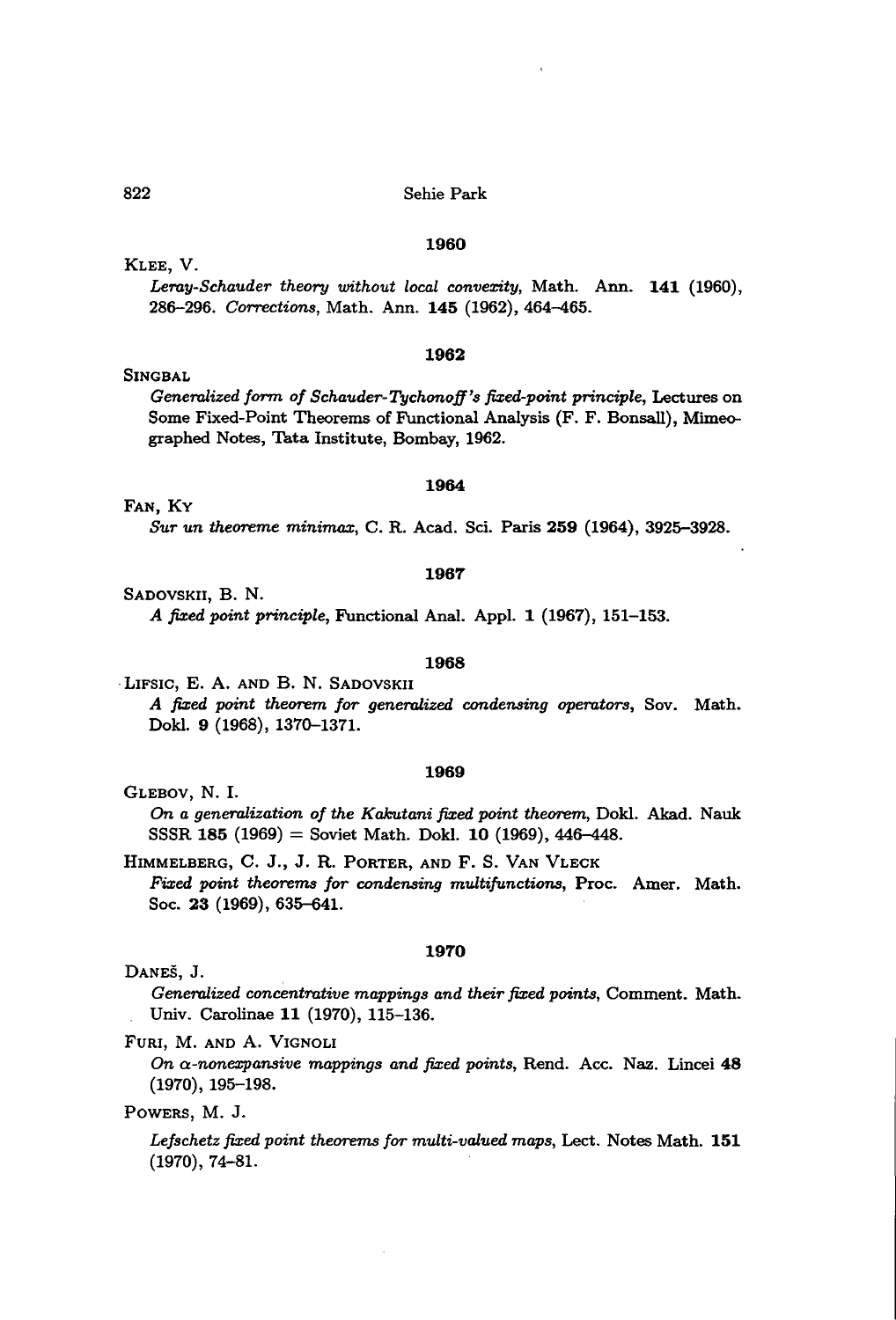## 1971

NUSSBAUM, R. D.

*The fixed point index for locally condensing mappings,* Annali di Mat. 89 (1971),217-258.

REICH, S.

*A fixed. pOtnt tfteorem* tn *locally convex spaces,* Dull. CaL Main. Soc. o~ (1971), 199-200.

REINERMANN, J.

*Fixpunktsiitze von Krasnoselskii-Typ,* Math. Z. 119 (1971),339-344.

## 1972

HIMMELBERG, C. J.

*Fixed points of compact multijunctions,* J. Math. Anal. Appl. 38 (1972), 205-207.

POWERS, M. J.

*LeJschetz fixed point theorems for a new class of multi-valued maps,* Pacific J. Math. 42 (1972), 211-220.

RHEE, C. J.

*On a class of multivalued mappings in Banach spaces,* Canad. Math. Bull. 15 (1972), 387-393.

## 1973

FOURNIER, G. AND A. GRANAS *The Lefschetz fixed point theorem for so"me classes of non-metrizable spaces,* J. Math. pures et appl. 52 (1973), 271-284.

SEHGAL, V. M. AND E. MORRISON *A fixed point theorem for multifunctions,* Proc. Amer. Math. Soc. 38 (1973),643-646.

## 1974

HAHN, S. UND K.-F. POTTER

*Uber Fixpunkte kompakter Abbildv.ngen in topologischen Vektorriiv.men,* Stud. Math. 50 (1974), 121-134.

## 1976

GÓRNIEWICZ, L.

*Homological methods in fixed point theory of multivalued maps,* Dissertationes Math. 129 (1976), 71pp.

KRAUTHAUSEN, C.

*Der Fixpunktsatz von Schauder in nicht notwendig konvexen Riiv.men sowie Anwendv.ngen auf Hammerstein'sche Gleichungen,* Dokt. Diss. TH Aachen, 1976.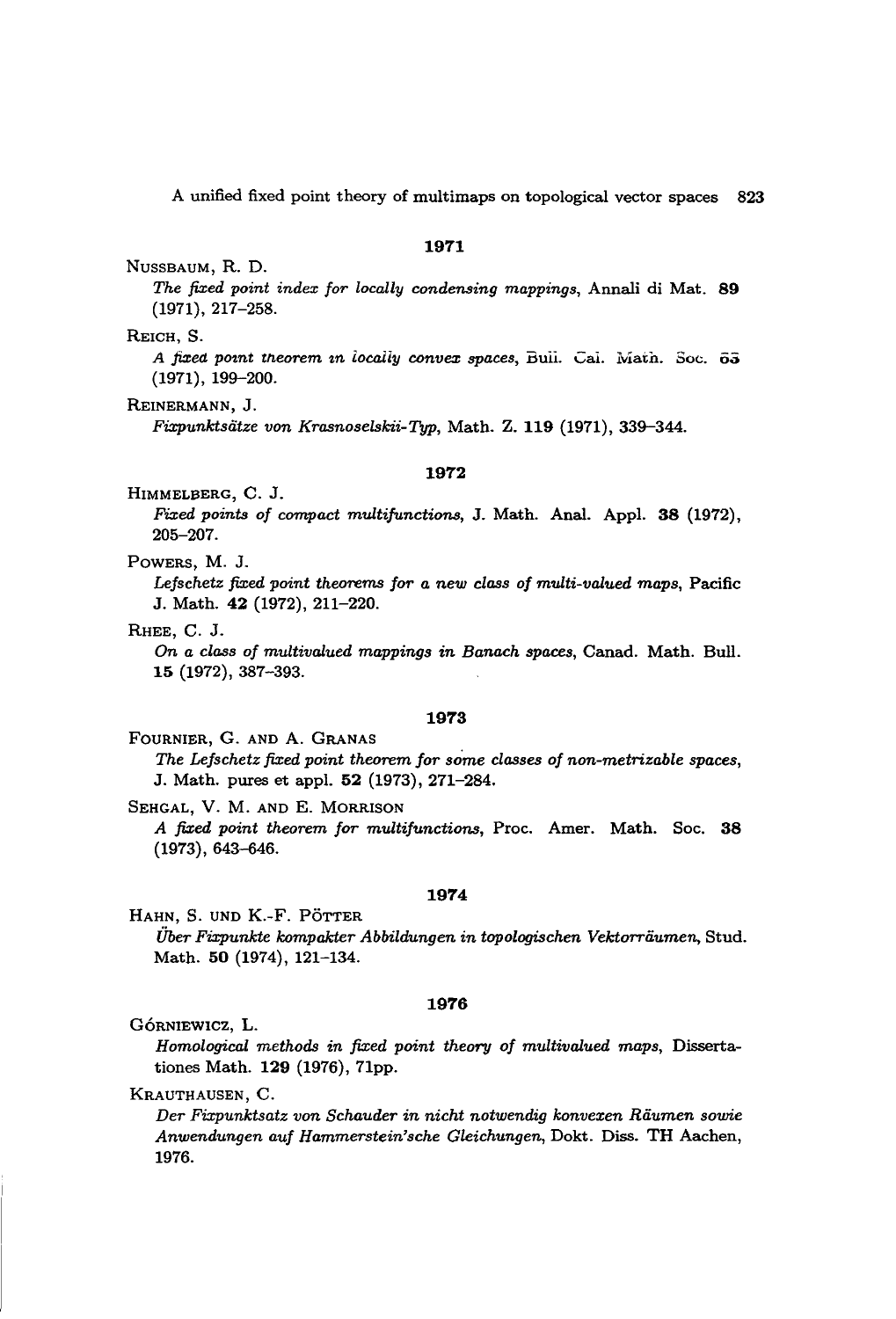SKORDEV, G. S.

*On the fixed point theorem of Schauder,* Serdica-Bulgaricae Math. Publ. 2 (1976), 122-125.

## **1977**

# ZIMA, K.

*On the Schauder's fixed point theorem with respect to para-normed space,* Comment. Math. Prac. Mat. 19 (1977), 421-423.

## **1978**

## IDZIK, A.

*Remarks* on *Himmelbery's fixed point theorem*, Bull. Acad. Polon. Sci. Math. **26** (1978), 909-912.

#### **1979**

## RZEPECKI, B.

*Remarks on Schauder's fixed point principle and* its *applications,* Bull. Aead. Polon. Sci. Math. 27 (1982), 473-480.

## **1980**

HA, C.-W.

*Minimax and fixed point theorems,* Math. Ann. **248** (1980),73-77.

HADŽIĆ, O.

On *the admissibility of topologico1 vector spaces,* Acta Sd. Math. **42** (1980), 81-85.

## **1981**

## GIROLO, J.

*The Schauder fixed-point theorem for connectivity maps,* Colloq. Math. **44** (1981), 59-64.

GÓRNIEWICZ, L. AND A. GRANAS

*Some general theorems in coincidence theory, I,* J. Math. pures et appl. **60** (1981), 361-373.

HADŽIĆ, O.

*Some fixed point and almost fixed point theorems for multivalued mappings in topological vector spaces,* Nonlinear Anal. TMA 5 (1981), 1009-1019.

## **1982**

BEN-EL-MECHAIEKH, H., P. DEGUIRE ET A. GRANAS *Points fixes et coincidences pour les fonctions multivoque II (Applications de type*  $\varphi$  *et*  $\varphi^*$ ), C. R. Acad. Sci. Paris 295 (1982), 381-384.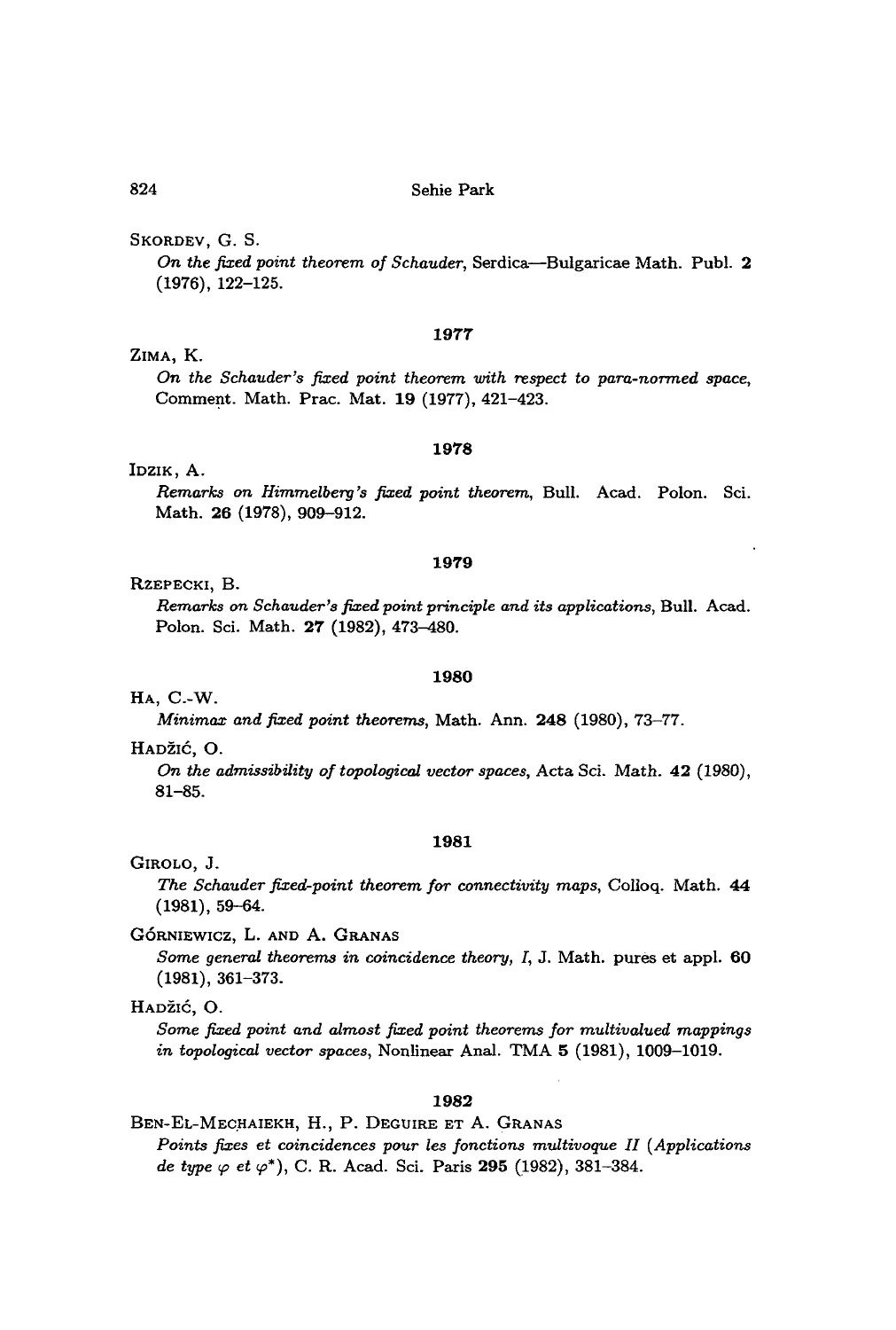HADŽIĆ, O.

- a. *On Kakutani's fixed point theorem in topological vector space,* Bull. Acad. Polon. Sci. Math. 30 (1982), 3-4.
- b. *Fixed point theorems in not necessarily locally convex topological vector spaces,* Lect. Notes Math. 948 (1982), 118-130.

## 1983

HADDAD, G. AND J. M. LASRY

*Periodic solutions of functional differential inclusions and fixed points of u-selectionable correspondences,* J. Math. Anal. Appl. 96 (1983), 295-312.

#### 1984

ARINO, 0., S. GAUTIER, AND J. P. PENOT

*A fixed point theorem for sequentially continuous mappings with application to ordinary differential equations,* Funkcialaj Ekvacioj 27 (1984), 273-279.

HADZIC, O.

*Fixed Point Theory in Topological Vector Spaces,* Univ. of Novi Sad, 1984, 337pp.

DZEDZEJ, Z.

*Fixed point index theory for a class of nonacyclic multivalued maps,* Dissertationes Math. 253 (1985), 53pp.

#### 1986'

SIMONS, S.

*Cyclical coincidences of multivalued maps,* J. Math. Soc. Japan 38 (1986), 515-525.

#### 1987

IDZIK, A.

*On -y-almost fixed point theorems, The single-valued case,* Bull. Pol. Acad. Sci. Math. 35 (1987), 461-464.

#### 1988

IDZIK, A.

*Almost fixed point theorems,* Proc. Amer. Math. Soc. 104 (1988),779-784.

#### 1989

#### McLINDEN, L.

*Acyclic multifunctions without metrizability,* Resumes des Colloque International: Theorie du Point Fixe et Applicaitons, 5-9 juin 1989, Marseille-Luminy, pp. 150-15!.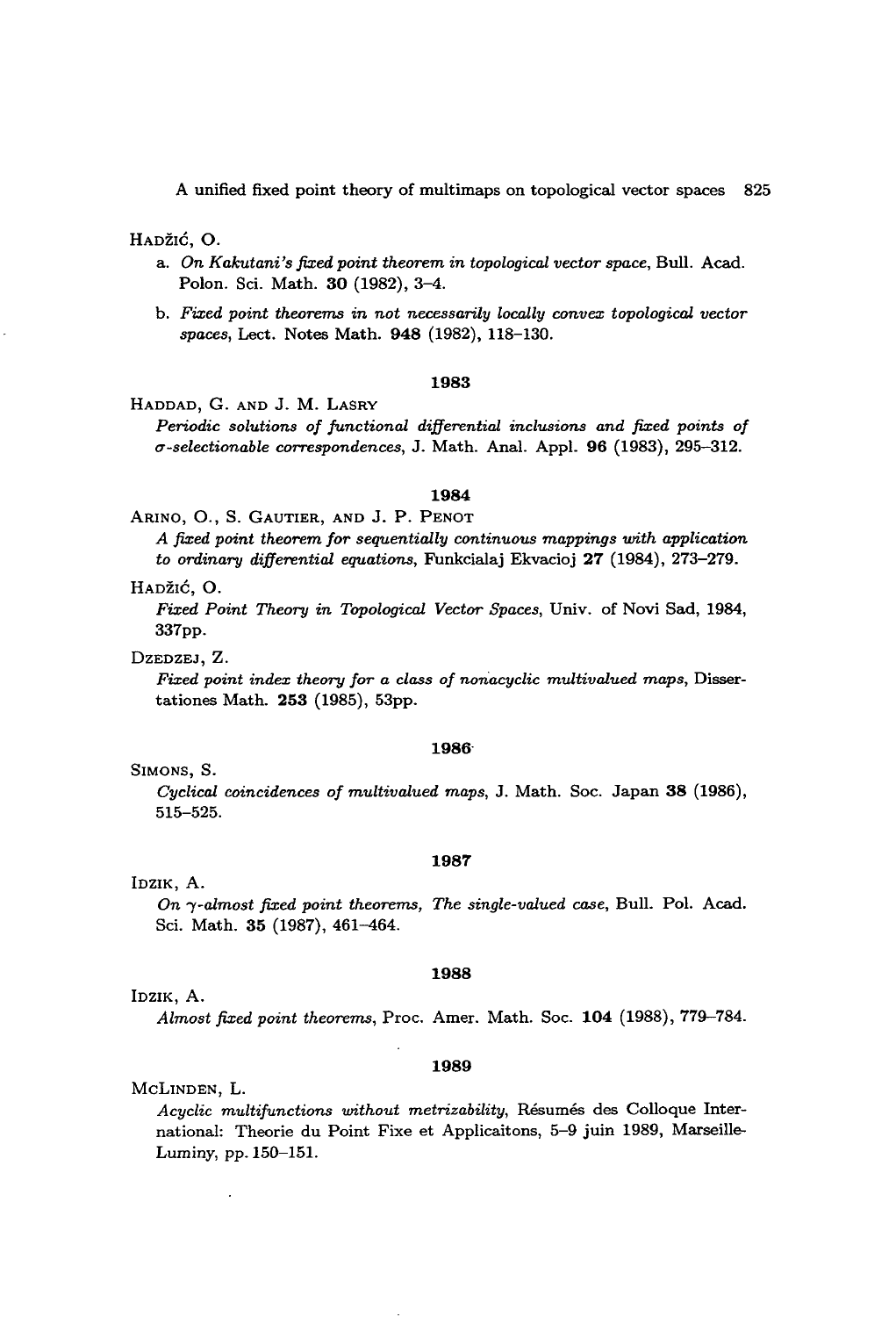#### **1990**

BEN-EL-MECHAIEKH, H.

*The coincidence problem for compositions of set-valued maps, Bull. Austral.* Math. Soc. **41** (1990), 421-434.

LASSONDE, M.

*Fixed points for Kakutani factorizable multifunctions,* J. Math. Anal. Appl. **152** (1990),46-60.

## **1991**

BEN-EL-MECHAIEKH, H.

*Geneml fixed point and coincidence theorems for set-valued maps,* C. R. Math. Rep. Acad. Sci. Canada **13** (1991), 237-242.

BEN-EL-MECHAIEKH, H. AND P. DEGUIRE

*Geneml fixed point theorems of non-convex set-valued maps,* C. R. Acad. Sci. Paris 312 (1991), 433-438.

# LASSONDE, M.

*Reduction du cas multivoque au cas univoque dans les problemes de coincidence,* Fixed Point Theory and Applications (M. A. Thera and J.-B. Baillon, eds.), Longman Sci. Tech., Essex, 1991, pp. 293-302.

## SHIOJI, N.

*A jurther genemlization of the Knaster-Kumtowski-Mazurkiewicz theorem,* Proc. Amer. Math. Soc. **111** (1991), 187-195.

#### **1992**

PARK, SEHIE

- a. *Cyclic coincidence theorems for acyclic multijunctions on convex spaces,* J. Korean Math. Soc. **29** (1992),333-339.
- b. *Some coincidence theorems on acyclic multifunctions and applications to KKM theory,* Fixed Point Theory and Applications (K.-K. Tan, ed.), World Sci., River Edge, NJ, 1992, pp. 248-277.
- c. *Fixed point theory of multifunctions in topological vector spaces,* J. Korean Math. Soc. **29** (1992), 191-208.

WEBER, H.

- a. *Compact convex sets in non-locally convex linear spaces, Schauder- TychonoJJ fixed point theorem,* Topology, Measure, and Fractals (Warnemiinde, 1991), Math. Res. 66, Akademie-Verlag, Berlin, 1992, pp. 37-40.
- b. *Compact convex sets in non-Locally-convex linear spaces,* Note di Matematica **12** (1992), 271-289.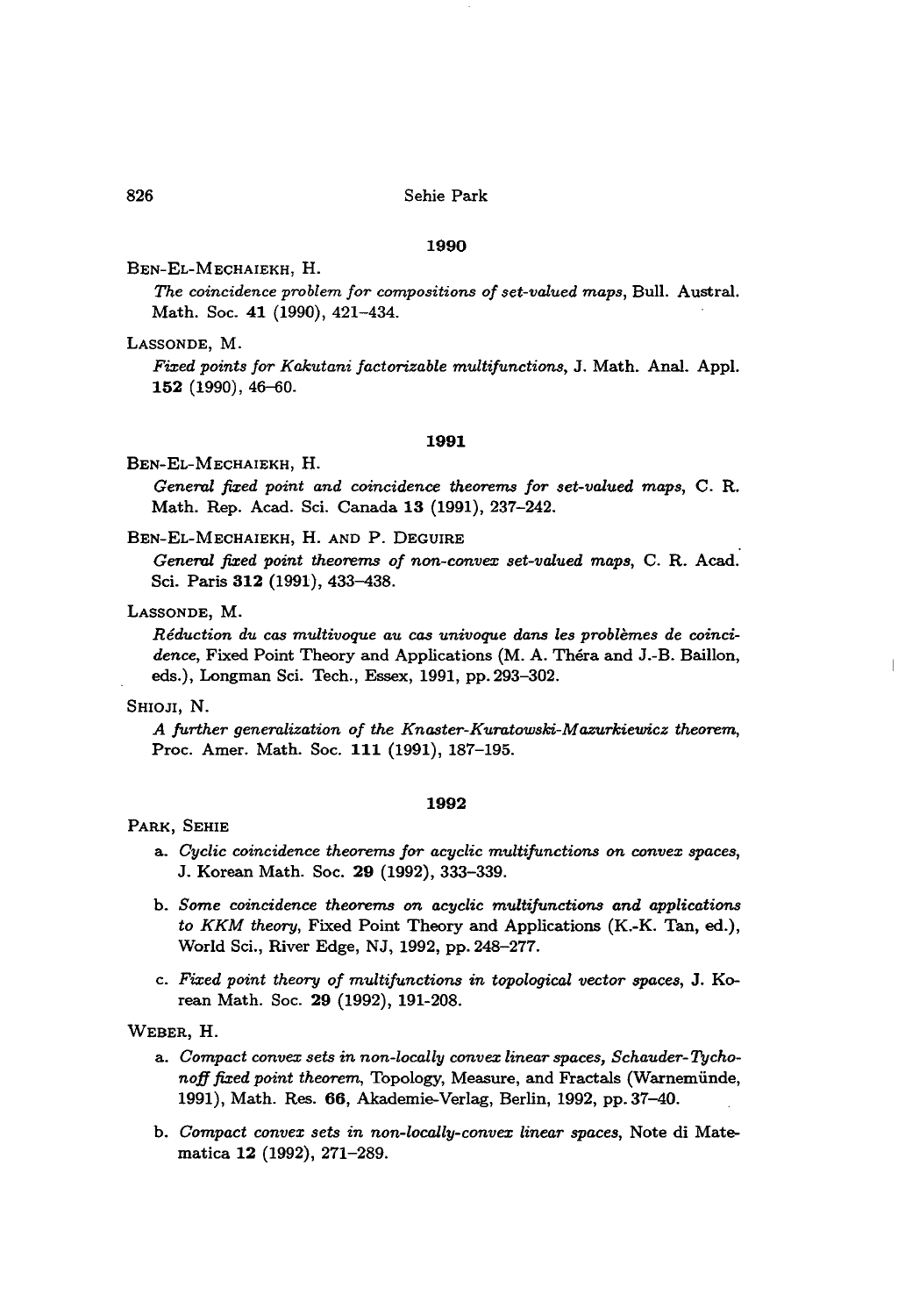## **1993**

BEN-EL-MECHAIEKH, H.

*Continuous approximations of multijunctions, fixed points and coincidences,* Approximation and Optimization in the Carribean II (Florenzano *et al.,* eds), Peter Lang Verlag, Frankfurt, 1993, pp. 69-97.

#### YARK, SEHIE

- a. *Coincidences of composites of admissible u.s.c. maps and applications,* C. R. Math. Rep. Acad. Sci. Canada 15 (1993), 125-130.
- b. *Fixed point theory of multijunctions in topological vector spaces,* 11, J. Korean Math. Soc. **30** (1993), 413-431-

## PARK, SEHIE AND H. KIM

*Admissible classes of multijunctions on generalized convex spaces,* Proc. Coll. Natur. Sci. Seoul Nat. Univ. 18 (1993), 1-21.

#### **1994**

## BEN-EL-MECHAIEKH, H. AND A. IDZIK

*A Leray-Schauder type theorem for approximable maps,* Proc. Amer. Math. Soc. **122** (1994), 105-109.

KUM, S. H.

*A generalization of generalized quasi-variational inequalities,* J. Math. Anal. Appl. **182** (1994), 158-164.

#### PARK, SEHIE

*Foundations of the KKM theory via coincidences of composites of upper semicontinuous maps,* J. Korean Math. Soc. **31** (1994),493-519.

#### PARK, SEHIE, S. P. SINGH, AND B. WATSON

*Some fixed point theorems for composites of acyclic maps,* Proc. Amer. Math. Soc. **121** (1994), 1151-1158.

#### **1995**

ARANDELOVIC, 1.

*A short proof of a fixed point theorem in not necessarily locally convex spaces,* Univ. Beograd. Publ. Elektrotehn. Fak. Ser. Mat. 6 (1995), 46-47.

## PARK, SEHIE

- a. *Acyclic maps, minimax inequalities, and fixed points,* Nonlinear Anal. TMA **24** (1995), 1549-1554.
- b. *Eighty years of the Brouwer fixed point theorem,* Antipodal Points and Fixed Points (by J. Jaworowski, W. A. Kirk, and S. Park), Lect. Notes Ser. **28,** RIM-GARC, Seoul Nat. Univ., 1995, pp. 55-97.

## PASICKI, L.

*On the KKM theorem,* Bull. Po!' Acad. Sd. Math. **43** (1995), 1-8.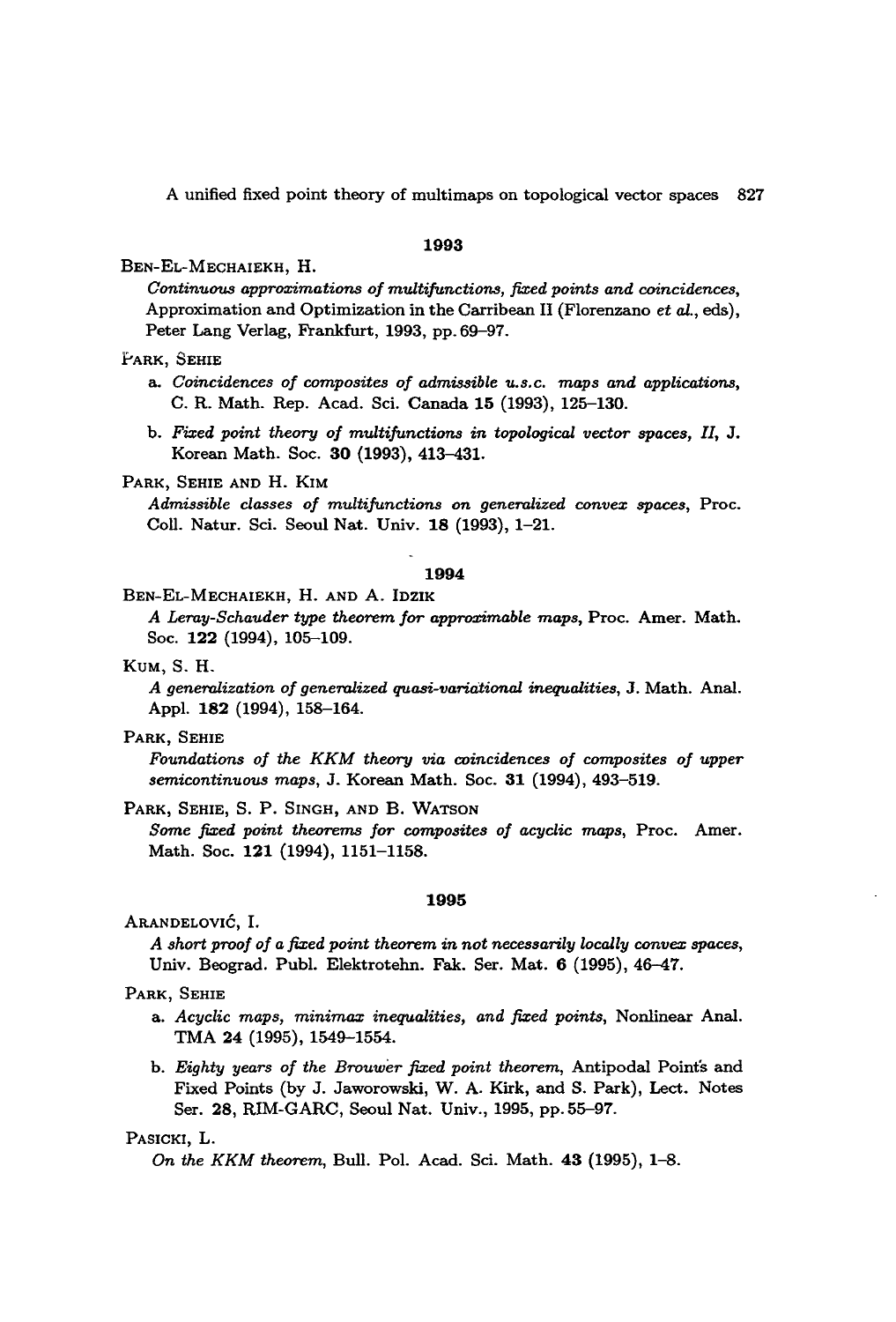#### **1996**

## CHANG, T.-H. AND C.-L. YEN

*KKM property and fixed point theorems,* J. Math. Anal. AppL **203** (1996), 224-235.

CHU, L.-J.

*On Fan's minimax inequality,* J. Math. AnaL AppL **201** (1996), 103-113.

## GÓRNIEWICZ, L. AND D. ROZPLOCH-NOWAKOWSKA

*On the Schauder fixed point theorem,* Topology in Nonlinear Analysis (K. Geba and L. Górniewicz, eds.), Banach Center Publ. 35 (1996), Warszawa, 207-219.

# LEE, G. M., B. S. LEE, AND S.-S. CHANG

*On vector quasivariational inequalities,* J. Math. Anal. AppL **203** (1996), 626-638.

NGUYEN To NHU

*The fixed point property for weakly admissible compact convex sets: Searching for a solution* to *Schauder's conjecture,* Topology AppL **68** (1996), 1-12.

PARK, SEHIE

*Fixed points of acyclic maps on topological vector spaces,* World Congress of Nonlinear Analysts '92-Proceedings (V. Lakshmikantham, ed.), Walter de Gruyter, Berlin/New York, 1996, pp. 2171-2177.

PARK, SEHIE AND H. KIM

*Coincidence theorems for admissible multijunctions on generalized convex spaces,* J. Math. Anal. Appl. **197** (1996), 173-187.

## **1997**

# MEHTA, G, K.-K. TAN, AND X.-Z. YUAN *Fixed points, maximal elements and equilibria of generalized games,* Nonlinear Anal. TMA 28 (1997), 689-699.

#### PARK, SEHIE

- a. *Generalized Leray-Schauder principles for condensing admissible multijunctions,* Annali di Mat. **172** (1997), 65-85.
- b. *Coincidence theorems for the better admissible multimaps and their applications,* WCNA '96-Proceedings, Nonlinear Anal. TMA **30** (1997), no. 7,4183-4191.
- c. *Remarks on fixed point theorems of Ricceri,* Proc. '97 Workshop on Math. Anal. Appl., Pusan Nat. Univ., 1997, pp. 1-9.
- d. *Fixed points of the better .admissible multimaps,* Math. ScL Res. Hot-Line 1 (1997), no. 9, 1-6.